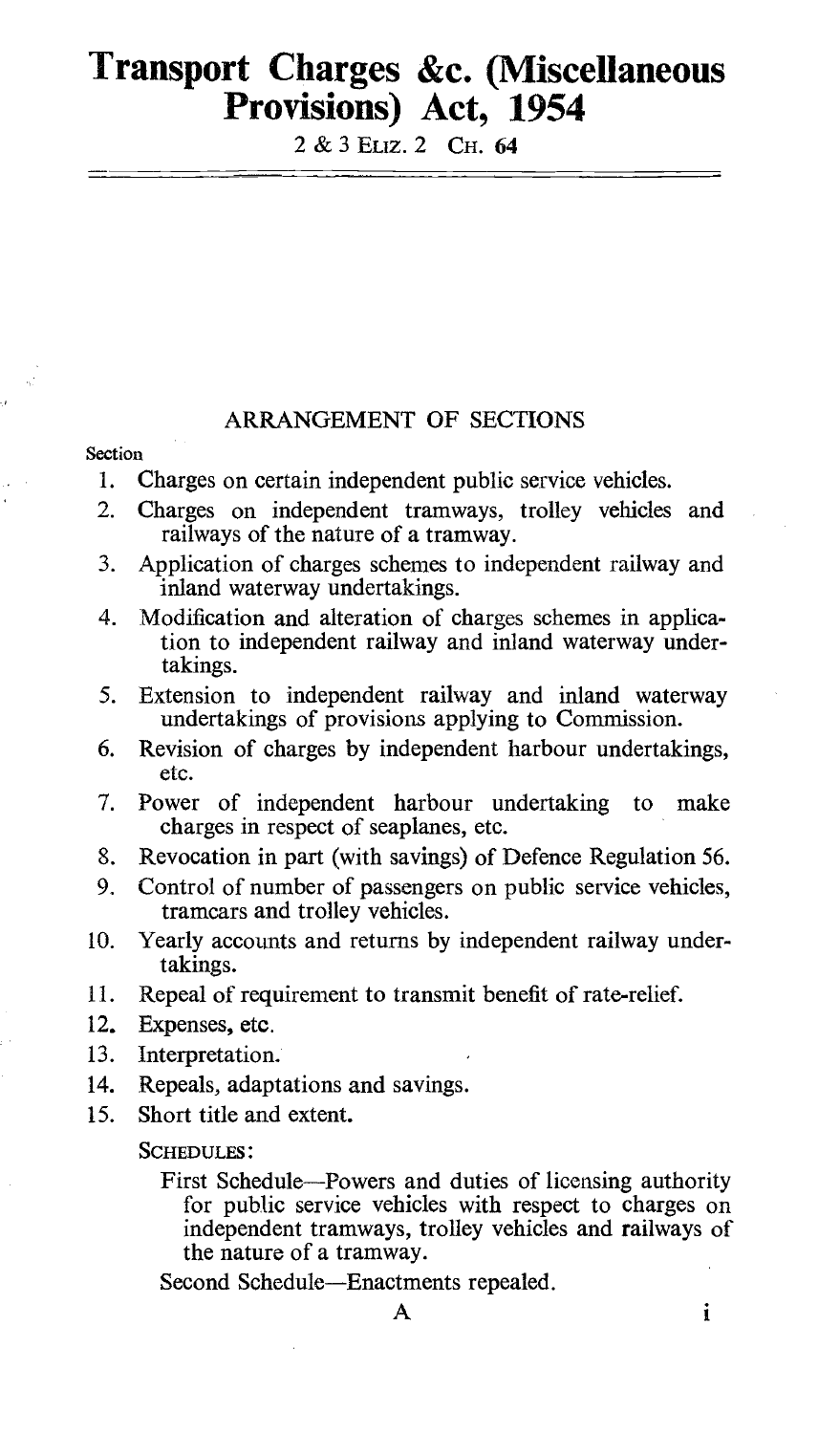

# CHAPTER 64

An Act to amend the law relating to the charges of certain undertakings connected with transport and to the accounts and returns to be prepared by railway undertakings, being in either case undertakings which do not form part of the undertaking of the British Transport Commission; to revoke in part (with savings) Defence Regulation 56; to provide for the control of the number of passengers to be carried on public service vehicles, tramcars and trolley vehicles; to repeal the Railway Freight Rebates Enactments, 1929 to 1943; and for purposes connected with the matters aforesaid. [25th November, 1954] [25th November, 1954]

Eit enacted by the Queen's most Excellent Majesty, by and with the advice and consent of the Lords Spiritual and Temporal, and Commons, in this present Parliament assembled, and by the authority of the same, as follows:—

1.—(1) This section shall apply to services by public service Charges on hicles provided by any independent statutory undertaking certain vehicles provided by any independent statutory undertaking.

(2) The fares chargeable on any service to which this section public service applies provided under a road service licence shall, be those vehicles. fixed by the licensing authority for public service vehicles by means of conditions attached to the licence under, and in accordance with the provisions of, section seventy-two of the Road Traffic Act, 1930, or, in the case of any fares not so fixed, such fares as the undertakers may think fit ; and for the purposes of any application for the grant of, or for the variation of the conditions attached to, such a licence the undertakers shall have power to propose such fares as they may think fit.

(3) The charges to be made for passengers on any other service to which this section applies shall be such as the undertakers may think fit.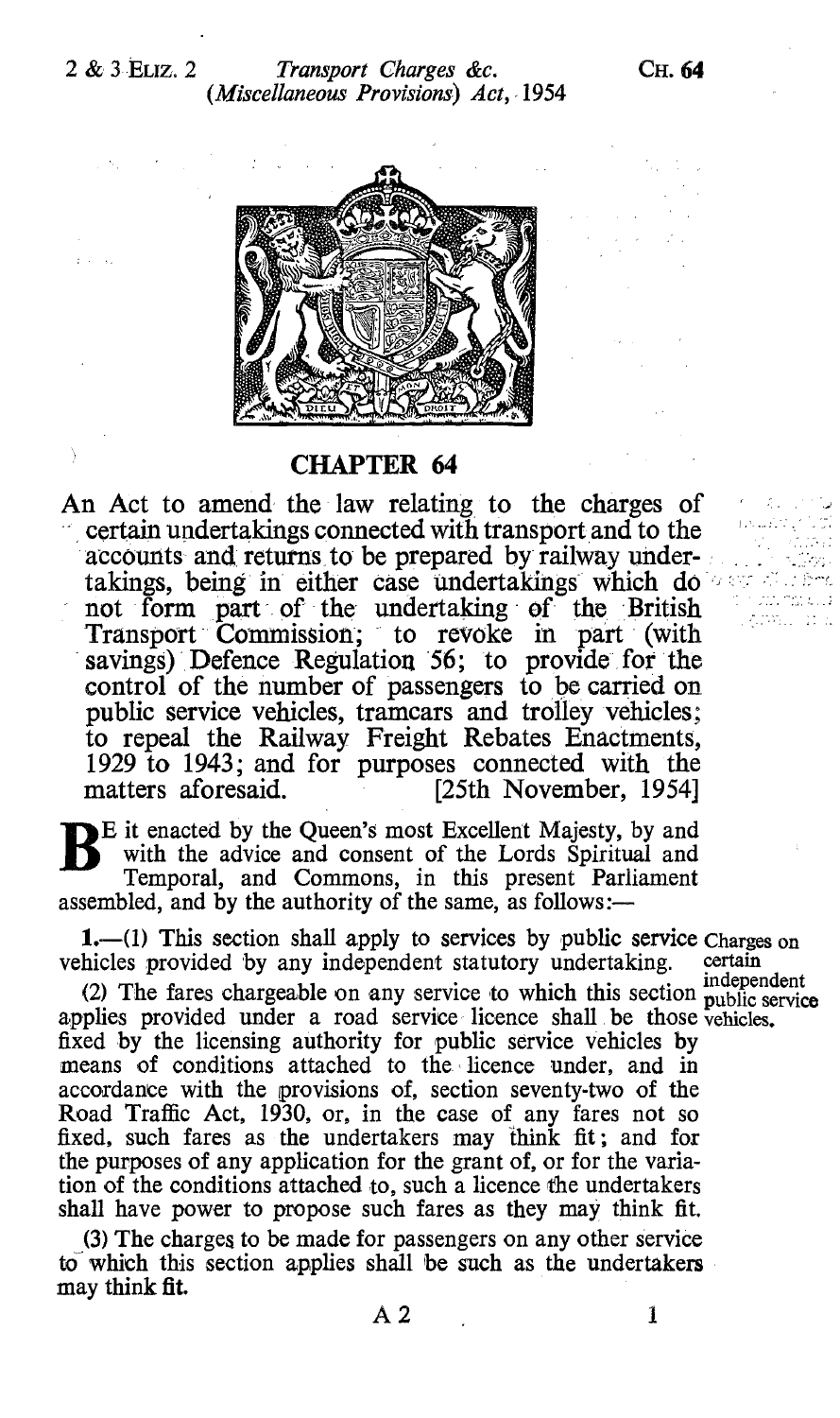2

# CH. 64 Transport Charges &c. 2 & 3 ELIZ. 2 (Miscellaneous Provisions) Act, 1954

(4) Subject, in the case of any service provided under a road service licence, to any conditions attached to the licence as aforesaid by the said licensing authority, the charges to be made for the carriage on any service to which this section applies of dogs or other animals, luggage, parcels, or other goods or articles (where and to the extent that such carriage is authorised) shall be such. if any, as the undertakers may think fit.

(5) Where any independent undertaking providing services by public service vehicles is not a statutory undertaking but the fares chargeable on any particular services provided by that undertaking are regulated by an agreement confirmed or authorised by an Act of Parliament, this section shall apply to those particular services as if the undertaking were a statutory undertaking.

Charges on  $2, -1$  This section shall have effect with respect to services independent by tramway, trolley vehicles or a railway of the nature of a independent by tramway, trolley vehicles or a railway of the nature of a<br>tramways, tramway provided by any independent undertaking other than tramways, tramway provided by any independent undertaking, other than trolley vehicles services by a tramway laid wholly along a pier.<br>and railways of services by a tramway laid wholly along a pier.<br>the nature of (2) A lic

the nature of  $(2)$  A licensing authority for public service vehicles shall have<br>a tramway, such powers and duties as are conferred or imposed by the such powers and duties as are conferred or imposed by the First Schedule to this Act with respect to the charges to be made on any service to which that Schedule applies.

> (3) In the case of an undertaking providing services to which Part II of the said First Schedule applies, being an undertaking in existence at the date of the passing of this Act, the undertakers-

- (a) shall continue to have the same powers with respect to the fares chargeable on regular services to which that Part of that Schedule applies as they would have had if this Act had not been passed unless and until faretables for such services provided by that undertaking have been approved by such a licensing authority as aforesaid under that Part of that Schedule and have come into effect ;
- (b) for the purposes of any application to such a licensing authority as aforesaid under that Part of that Schedule with respect to any service to which that Part of that Schedule applies, shall have power to propose such fares as they may think fit.

(4) Subject to the provisions of Part III of the said First Schedule, the charges to be made for passengers on any service with respect to which this section has effect but to which Part II of that Schedule does not apply shall be such as the undertakers may think fit.

(5) Subject, in the case of any service to which the said First Schedule applies, to any authorisation or direction given by the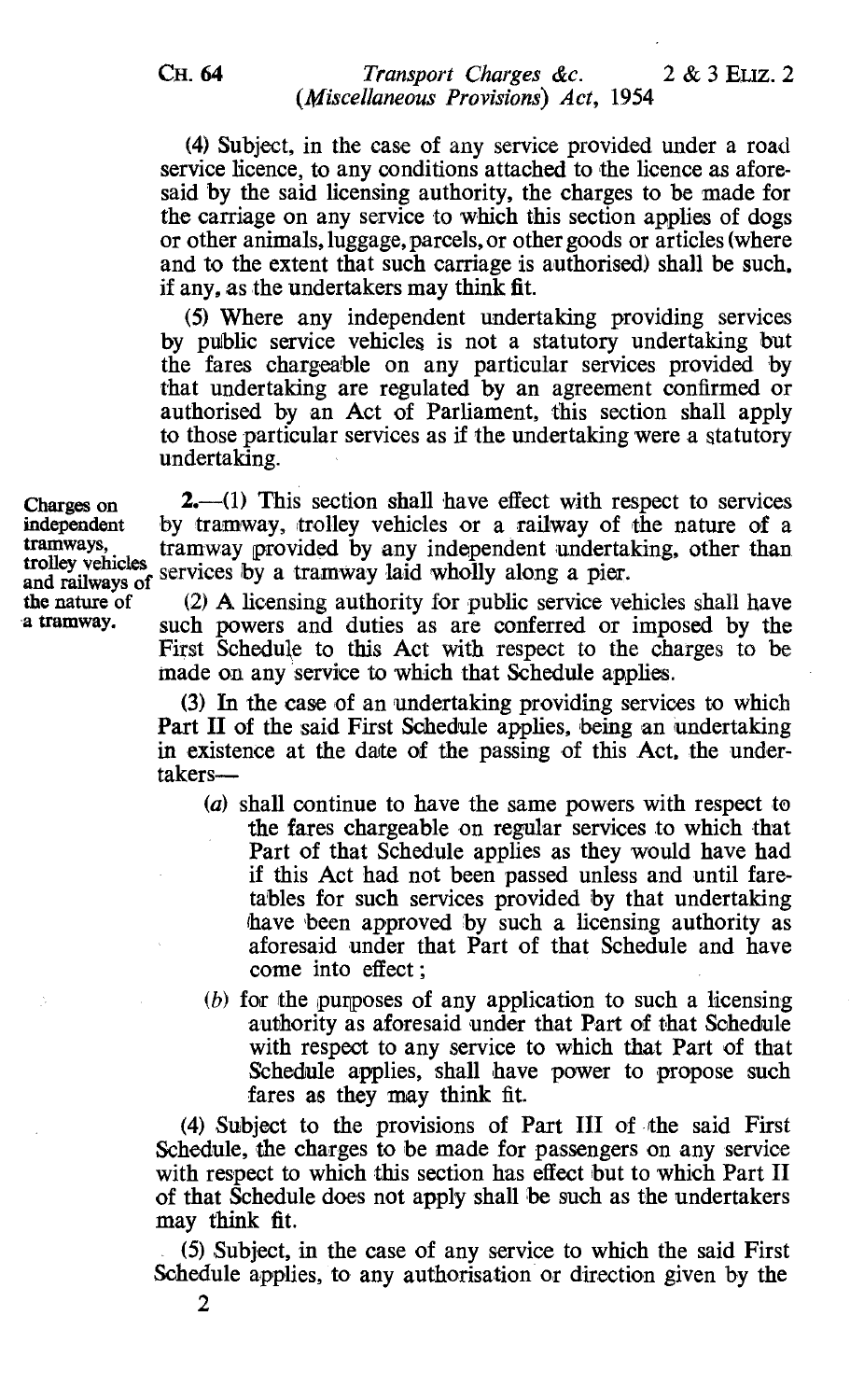said licensing authority under that Schedule, the charges to be made for the carriage on any service with respect to which this section has effect of dogs or other animals, luggage, parcels, or other goods or articles (where and to the extent that such carriage is authorised) shall be such, if any, as the undertakers may think fit.

(6) The following provisions of the Railways Act, 1921, that is to say, Part III (so far as it applies to light railways) and section seventy-two, shall cease to apply to any independent light railway which is a railway of the nature of a tramway.

 $3-$ (1) This section shall apply to  $\qquad$  Application of charges

(a) any independent railway undertaking, being a statu- schemes to tory undertaking and not being an undertaking carry- independent<br>ing on only ing on only--<br>inland

 $(i)$  a railway of the nature of a tramway; or

(ii) a railway laid wholly or mainly over a beach undertakings. or wholly along a pier ; or

(iii) a railway of the nature of a lift providing communication between the top and bottom of a  ${\rm cliff}:\,$ 

(b) any independent inland waterway undertaking any of the charges of which are 1888 Act charges :

Provided that this section or any order made thereunder shall not apply—

- (i) to any inland waterway undertaking in relation to charges other than 1888 Act charges ; or
- (ii) to any inland waterway undertaking forming part of a harbour undertaking if the inland waterway is situated wholly within the limits of the harbour ; or
- (iii) to any undertaking in relation to any charge if the statutory provisions relating to that undertaking confer a power of revising that charge on the Minister of Transport and Civil Aviation and some other Minister acting together.

(2) Subject to the provisions of the next following section, as from the expiration of a period of one month beginning with the date of the passing of this Act the British Transport Commission (Passenger) Charges Scheme, 1954, as generally in force shall apply in relation to the passenger services by rail provided by any independent railway undertaking to which this section applies as it applies in relation to passenger services by rail provided by the Commission otherwise than upon the London Lines within the meaning of that scheme.

(3) When any charges scheme under Part V of the Transport Act, 1947, is confirmed after the passing of this Act, being a

waterway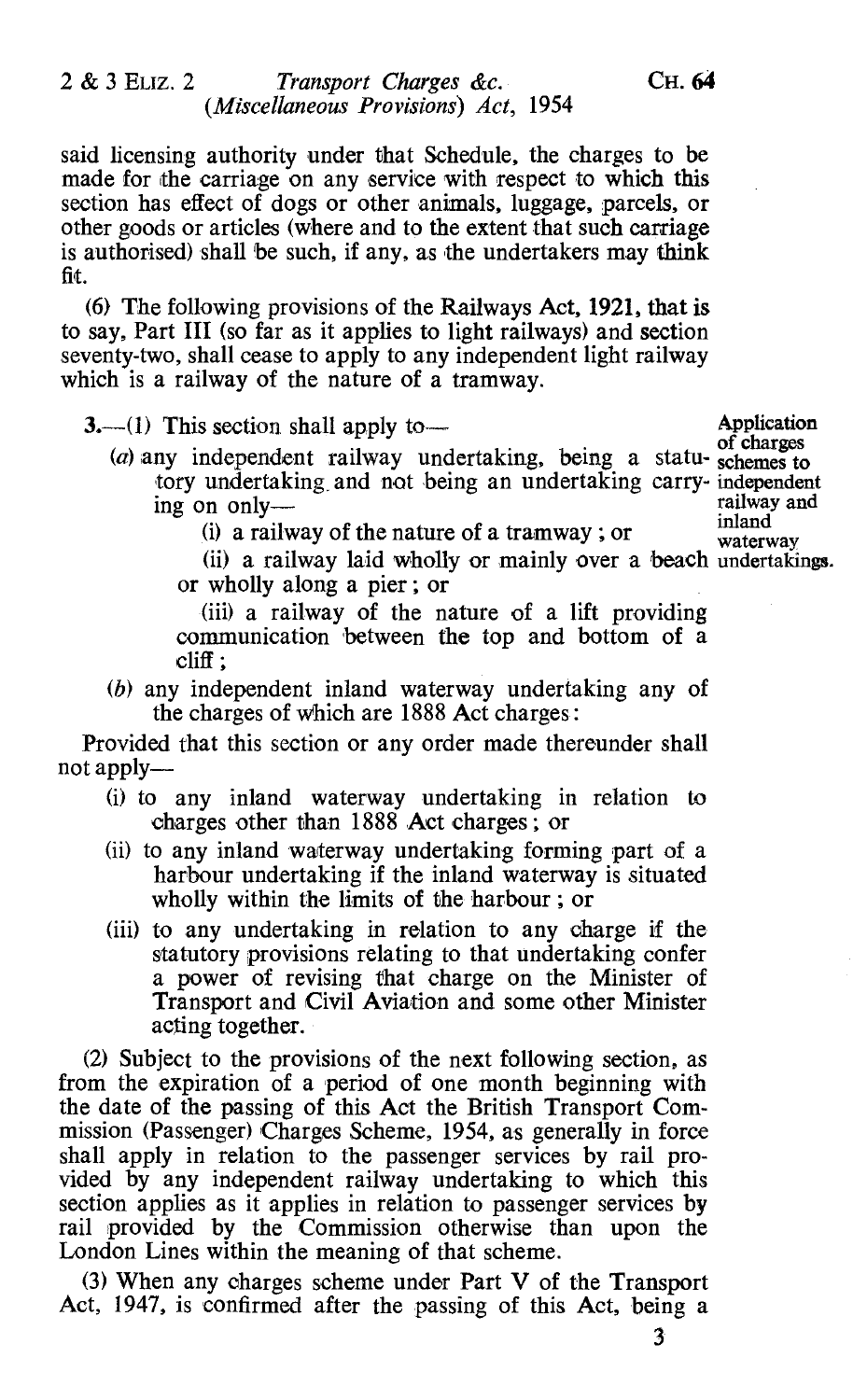charges scheme for determining charges of the following descriptions to be made by the Commission, that is to say-

- (a) charges for the carriage of passengers by railway ; or
- $(b)$  charges for the carriage of merchandise by railway; or
- (c) railway tolls, that is to say, charges for the use of the railways of the Commission by traffic drawn by engines not belonging to the Commission ; or
- (d) tolls for the use of inland waterways as defined in subsection (7) of section twenty of the Transport Act, 1953 ; or
- (e) any other charges which, by reason of their connection with any of the charges aforesaid, have been dealt with by the scheme by virtue of paragraph (f) of subsection  $(1)$  of the said section twenty,

the Minister shall consider that scheme and, if he is satisfied that the scheme or any part thereof can properly be applied to all or any class of railway or, as the case may require, inland waterway undertakings to which this section applies, shall by order made by statutory instrument provide that, as from the date when that scheme is to come into force in relation to the Commission or as from the expiration of a period of one month beginning with the date of the making of the order, whichever is the later, that scheme as generally in force, or any specified part of that scheme as generally in force, shall apply to each of those undertakings or to each of that class of undertakings, subject to any modifications or alterations made by or under the next following section, as it applies to the Commission.

(4) Where, by subsection (2) of this section or by an order made under subsection (3) of this section, a charges scheme has been applied to an undertaking to which this section applies, then-

- (a) that scheme as specially in force shall have effect in relation to that undertaking notwithstanding anything in any statutory provision relating to the subject matter of the scheme ; and
- (b) notwithstanding the revocation of that scheme as generally in force, that scheme as specially in force immediately before that revocation shall continue to have effect in relation to that undertaking as if no such revocation had taken place until, and except to the extent that, the scheme as specially in force is revoked by an order of the Minister under subsection (3) of this section applying to that undertaking a new scheme or part of a new scheme with respect to all or any of the matters dealt with therein.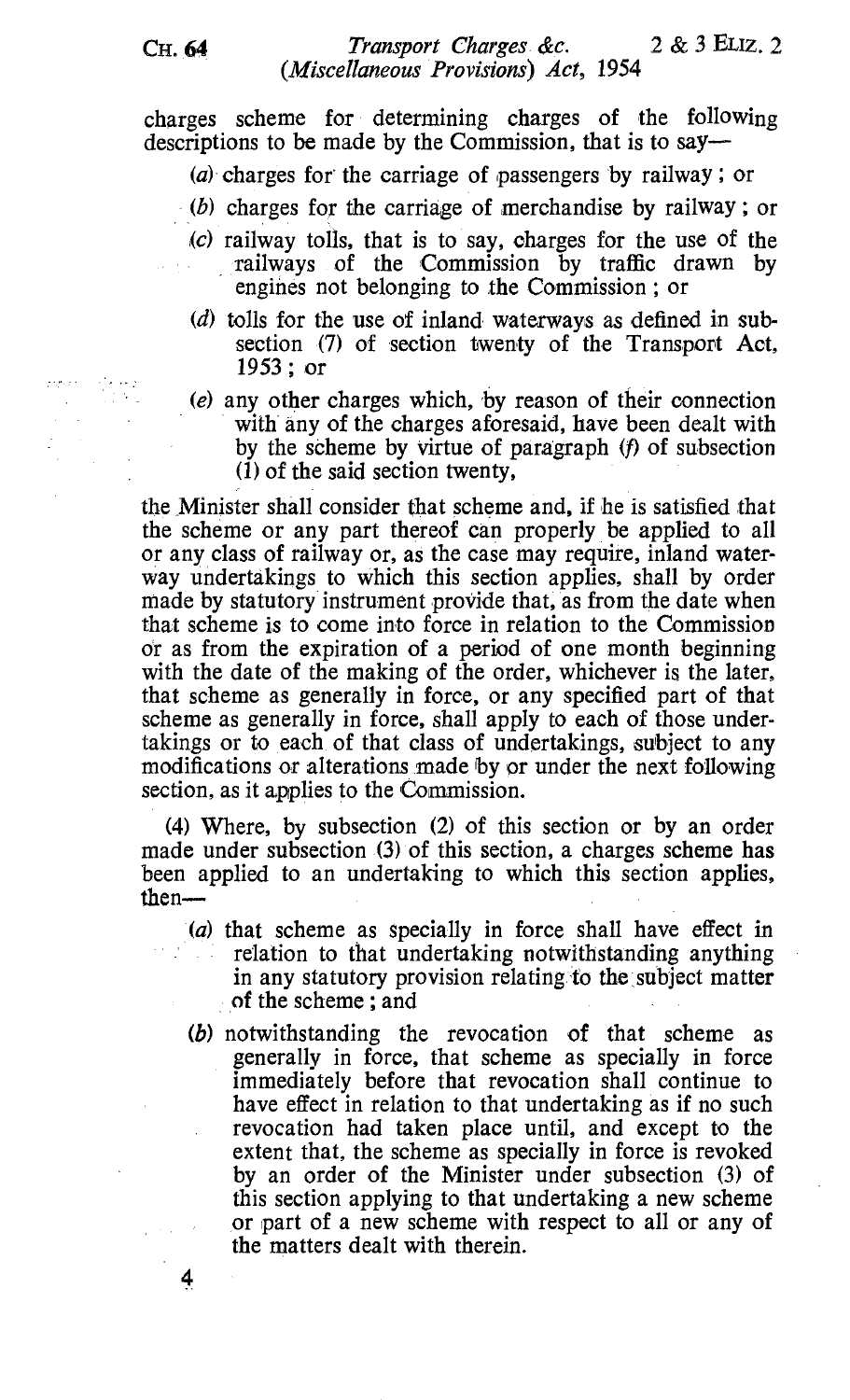# 2 & 3 ELIZ. 2 Transport Charges &c. CH. 64 (Miscellaneous Provisions) Act, 1954

- (5) In this and the next following section—
	- (a) the expression " as generally in force " in relation to a charges scheme means that scheme as for the time being in force in relation to the Commission, whether as originally confirmed or as altered, amended or deemed to be amended under section seventy-nine or section eighty of the Transport Act, 1947, or section twenty-three of the Transport Act, 1953 ;
	- (b) the expression " as specially in force " in relation to a charges scheme applied to an undertaking by or under this section means that scheme as generally in force subject to any modifications or alterations made by or under the next following section for the time being in force in relation to that undertaking.

4. (1) Without prejudice to the powers of the Transport Modification Tribunal under the next following subsection, any charges and alteration scheme applied to an independent undertaking by or under the schemes in last foregoing section shall apply to that undertaking subject application to to the following modifications, that is to say—

- (a) for any reference in the scheme to the Commission  $\frac{\text{raliway and}}{\text{inland}}$ there shall be substituted a reference to the undertakers; waterway and
- (b) in the case of a light railway connecting (whether by means of a junction or of adjacent sidings) with any railway forming part of the undertaking of the Commission, for the purpose of the calculation of charges under the scheme by mileage each mile of the light railway shall be treated as if it were a mile and a quarter ;

and an order made under subsection (3) of the last foregoing section applying a scheme to any undertaking may provide for any other modifications which are in the opinion of the Minister necessary in order to make that scheme apply to that undertaking as it applies to the Commission.

(2) Where a charges scheme has been applied to any undertaking by or under the last foregoing section, section seventy-nine of the Transport Act, 1947 (which relates to applications to the Transport Tribunal for the alteration of charges schemes) shall apply also for the purposes of the alteration of that scheme as specially in force in relation to that undertaking, subject, however, to the following modifications, that is to say-

- (a) any reference in that section to a charges scheme shall be construed as a reference to a charges scheme as specially in force in relation to that undertaking ;
- (b) for any reference in that section to the Commission there shall be substituted a reference to the undertakers ;

application to independent inland undertakings.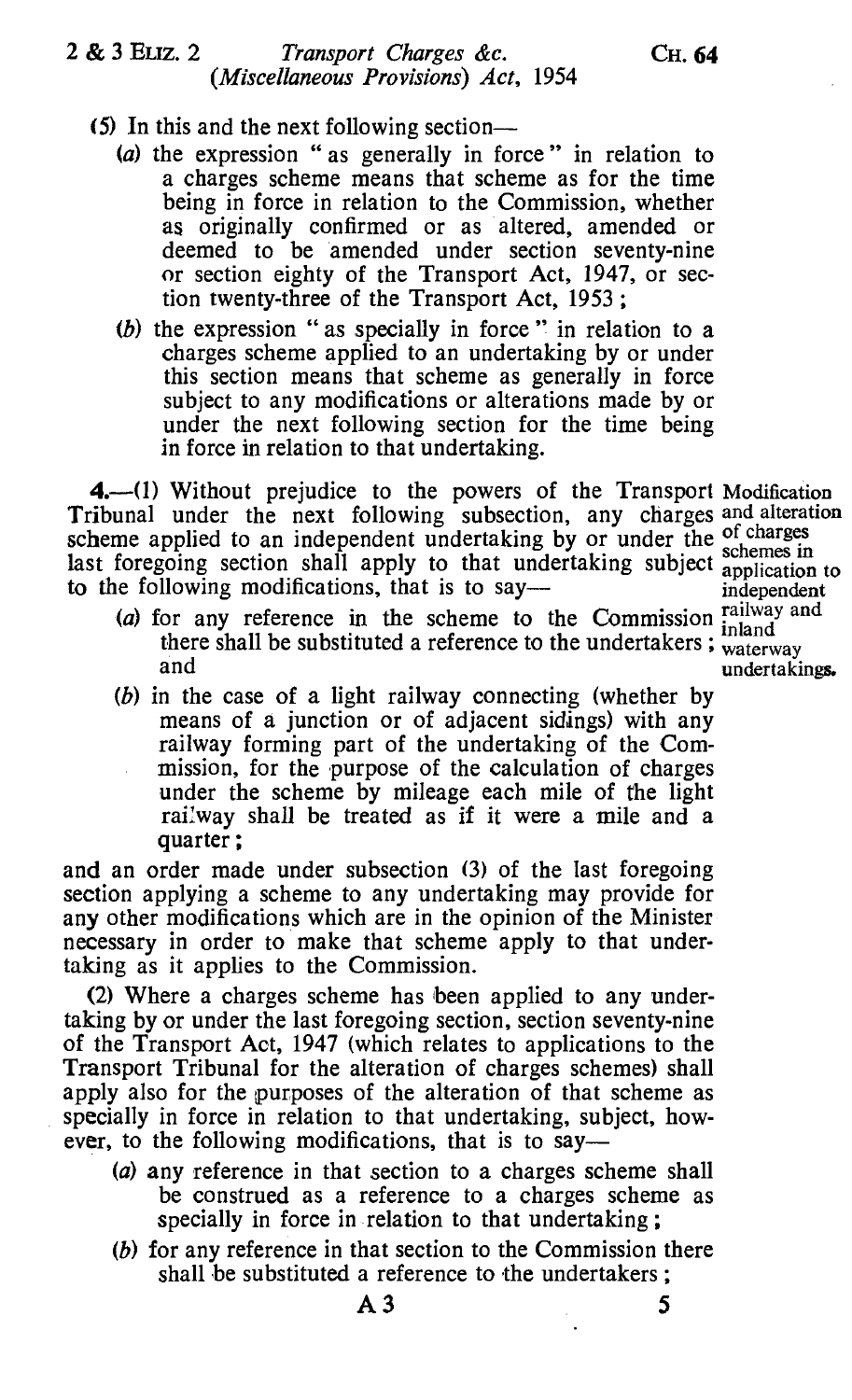- $(c)$  the proviso to subsection  $(1)$  of that section shall be omitted ;
- (d) the Tribunal may, if they think fit, make such order, if any, with respect to the matter of the application as they think fit without holding a public inquiry as provided by subsection (4) of that section ; and subsection (5) of that section shall apply to any order so made as it applies to an order made under the said. subsection (4) ;

and the Tribunal may make under the said section seventy-nine as modified by this subsection any alteration in the scheme as specially in force which they might have made under section seventy-eight of the said Act of 1947 if the scheme as specially in force had been a draft of a charges scheme submitted by the Commission for confirmation by the Tribunal.

(3) An application may be made to the Transport Tribunal under section seventy-nine of the Transport Act, 1947, as modified by the last foregoing subsection, for the alteration of a charges scheme as applied to any independent undertaking by subsection (2) or an order made under subsection (3) of the last foregoing section notwithstanding that the application is made before the date as from which that scheme is to apply to that undertaking ; and where such an application is made before that date, then, notwithstanding anything in that subsection or order, the scheme shall not apply to that undertaking until such date as the Tribunal may determine.

(4) With respect to so much of the remuneration of the members, officers and servants and other expenses of, and of the remuneration and expenses of persons appointed from any panel of, the Transport Tribunal (so far as not met out of the amount recovered by way of fees) as may be apportioned by the Tribunal to the performance of any functions with respect to an independent undertaking by virtue of this section, subsection (2) of section twenty-one of the Railways Act, 1921, and sub-paragraph (2) of paragraph 7 of the Tenth Schedule to the Transport Act, 1947, shall have effect as if the obligation to repay or pay to the Minister the remuneration and expenses aforesaid (so far as not met as aforesaid) had been imposed thereby on that undertaking instead of on the Commission.

Extension  $5.-(1)$  The enactments referred to in subsection (1) of secto independent tion twenty-one of the Transport Act, 1953 (which provides that railway and the said enactments, being enactments relating to equality of railway and the said enactments, being enactments relating to equality of inland inland charges, undue preference and certain other matters connected undertakings with charges, shall not apply to the Commission) shall not apply of provisions to any independent railway undertaking or to any independent applying to inland waterway undertaking in relation to 1888. Act charges. applying to inland waterway undertaking in relation to  $1888$  Act charges.<br>Commission.  $6$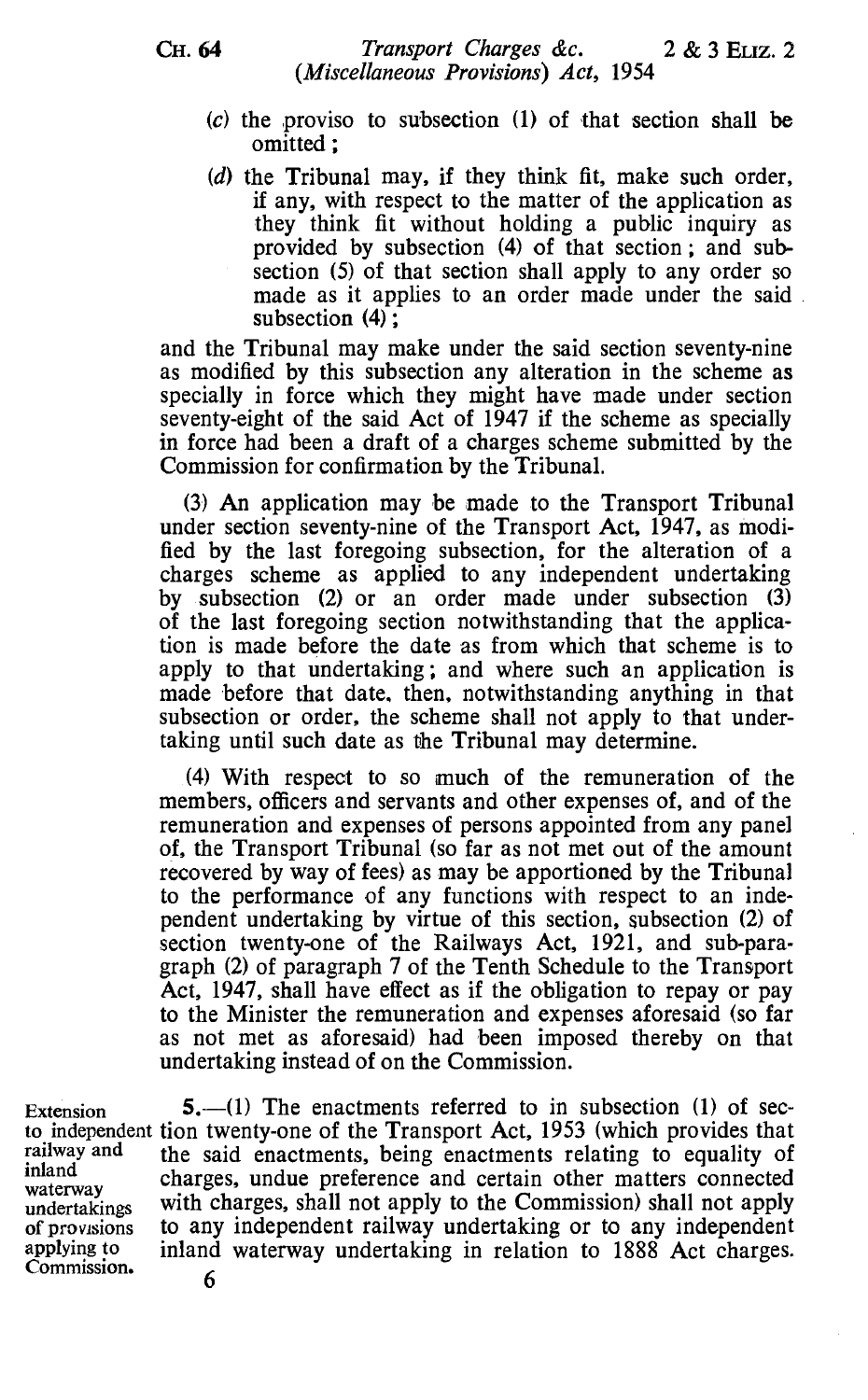(2) The following provisions (which relate to the protection of competitors and traders and certain other matters), that is to say, subsections (2) to (5) and (7) of the said section twentyone, section twenty-two of, and the Fourth Schedule to, the said Act of 1953, and subsection (5) of section eighty-three of the Transport Act, 1947, shall apply to any independent railway undertaking to which section three of this Act applies as they apply to the Commission.

(3) Subsection (6) of the said section twenty-one (which provides for the removal of restrictions on the charges which may be made for carriage by water) shall apply to any independent inland waterway undertaking in relation to 1888 Act charges as it applies to the Commission.

(4) Subsection (1) of section eighty-two of the Transport Act, 1947 (which makes transitional provisions as to charges) shall apply to any independent undertaking to which section three of this Act applies in relation to charges to which the said section three relates as it applies to the Commission :

Provided that the said subsection (1) and any regulations made thereunder shall not apply in relation to any charge which is the subject of a charges scheme for the time being in force with respect to that undertaking by virtue of, or of any order made under, the said section three.

(5) In the application of the provisions of the said Acts of 1947 and 1953 referred to in subsection  $(2)$ ,  $(3)$  or  $(4)$  of this section to any independent undertaking-

- (a) for any reference in those provisions to the Commission there shall be substituted a reference to the undertakers ; and
- (b) in subsection (3) of section twenty-one of the said Act of 1953, the reference to the coming into force of a charges scheme shall be construed as a reference to the coming into force with respect to the undertaking of a charges scheme as applied to the undertaking by an order made under subsection (3) of section three of this Act.

**6.**—(1) This section shall apply to any independent statutory Revision of dertaking being  $\frac{1}{\text{charge}}$ undertaking, being- charges by

(a) a harbour undertaking, other than an excepted under- harbour taking; or

undertakings,<br>etc.

 $(b)$  an inland waterway undertaking, so, however, that this section shall not apply in relation to any 1888 Act charges unless the undertaking forms part of a harbour undertaking and the inland waterway is situated wholly within the limits of the harbour ; or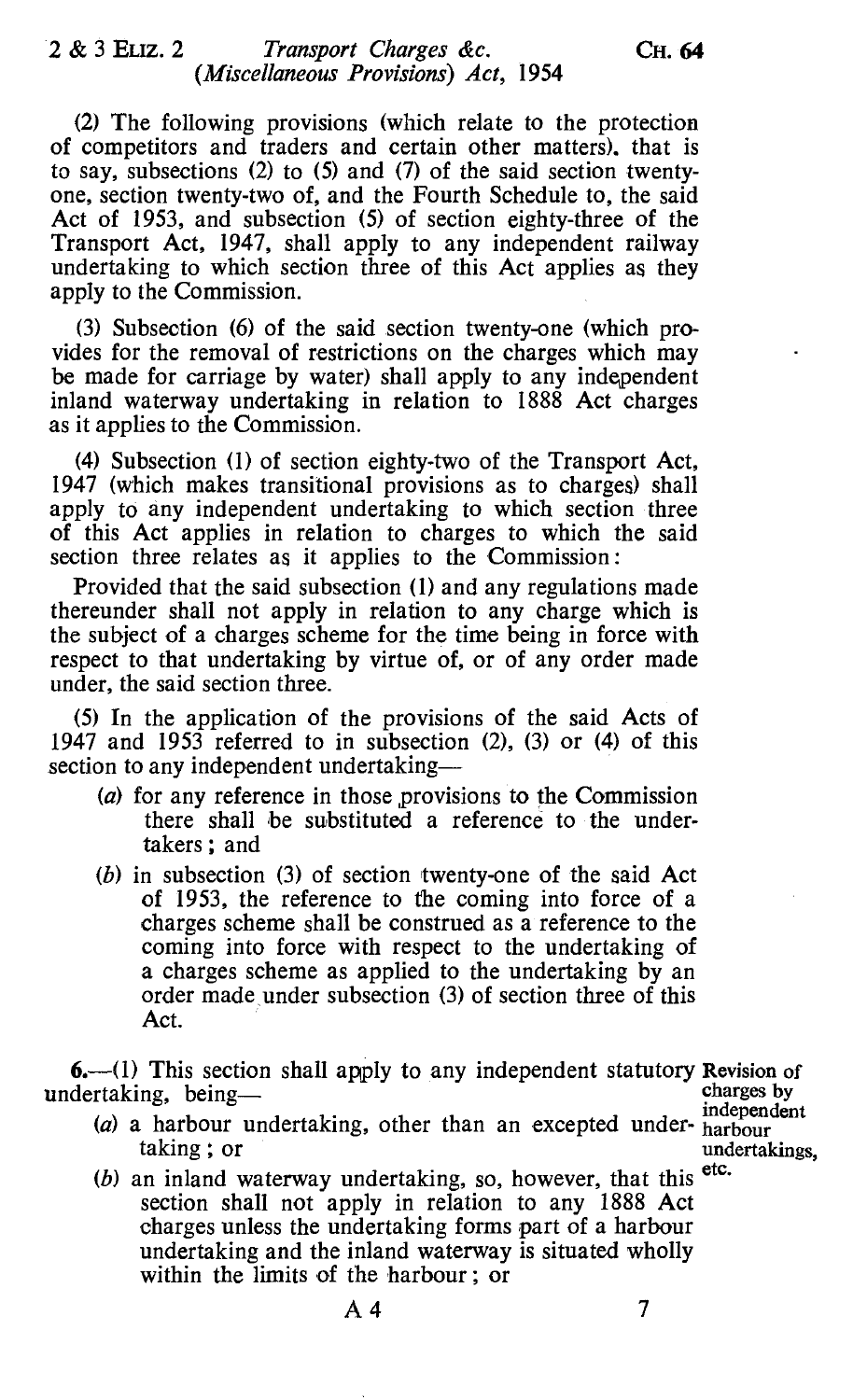- (c) a ferry undertaking, other than an undertaking acquired under the Ferries (Acquisition by Local Authorities) Act, 1919, or an undertaking which is a marine work within the meaning of the Harbours, Piers and Ferries (Scotland) Act, 1937, to which Part III of the said Act of 1937 for the time being applies ; or
- (d) an undertaking engaged in the maintenance of a bridge ; or
- (e) a local lighthouse authority within the meaning of the Merchant Shipping Act, 1894, so, however, that this section shall not apply in relation to any charges which are the subject of an Order in Council made, whether before or after the passing of this Act, under section six hundred and fifty-five of the said Act of 1894 ; or
- (f) one of any other class of undertakings connected with transport which the Minister may from time to time by order declare to be a class of undertakings to which this section applies :

Provided that this section shall not apply to any undertaking in relation to any charge if the statutory provisions relating to that undertaking confer a power of revising that charge on the Minister of Transport and Civil Aviation and some other Minister acting together.

(2) An application may be made to the Minister at any time—

(a) by the undertakers ; or

(b) by any person, or any body representative of persons, appearing to the Minister to have a substantial interest,

for the revision of any of the charges which the undertakers are for the time being authorised to demand and take in pursuance of any statutory provision ; and if on any such application the Minister is satisfied that under the circumstances then existing it is proper so to do, he may, subject to the provisions of this section, make an order revising in such manner as he may think fit, with effect from such date as may be specified in the order, all or any of the said charges, whether or not the subject matter of the application, including any classification by reference to which the amount of any of those charges is to be determined ; and any such order shall have effect notwithstanding anything in any statutory provision relating to the subject matter of the order :

Provided that-

(i) the Minister shall not vary any charge other than those to which the application relates except after consultation with the undertakers and such other persons, or such bodies representative of other persons, appearing to him to have a substantial interest as may appear to him appropriate ;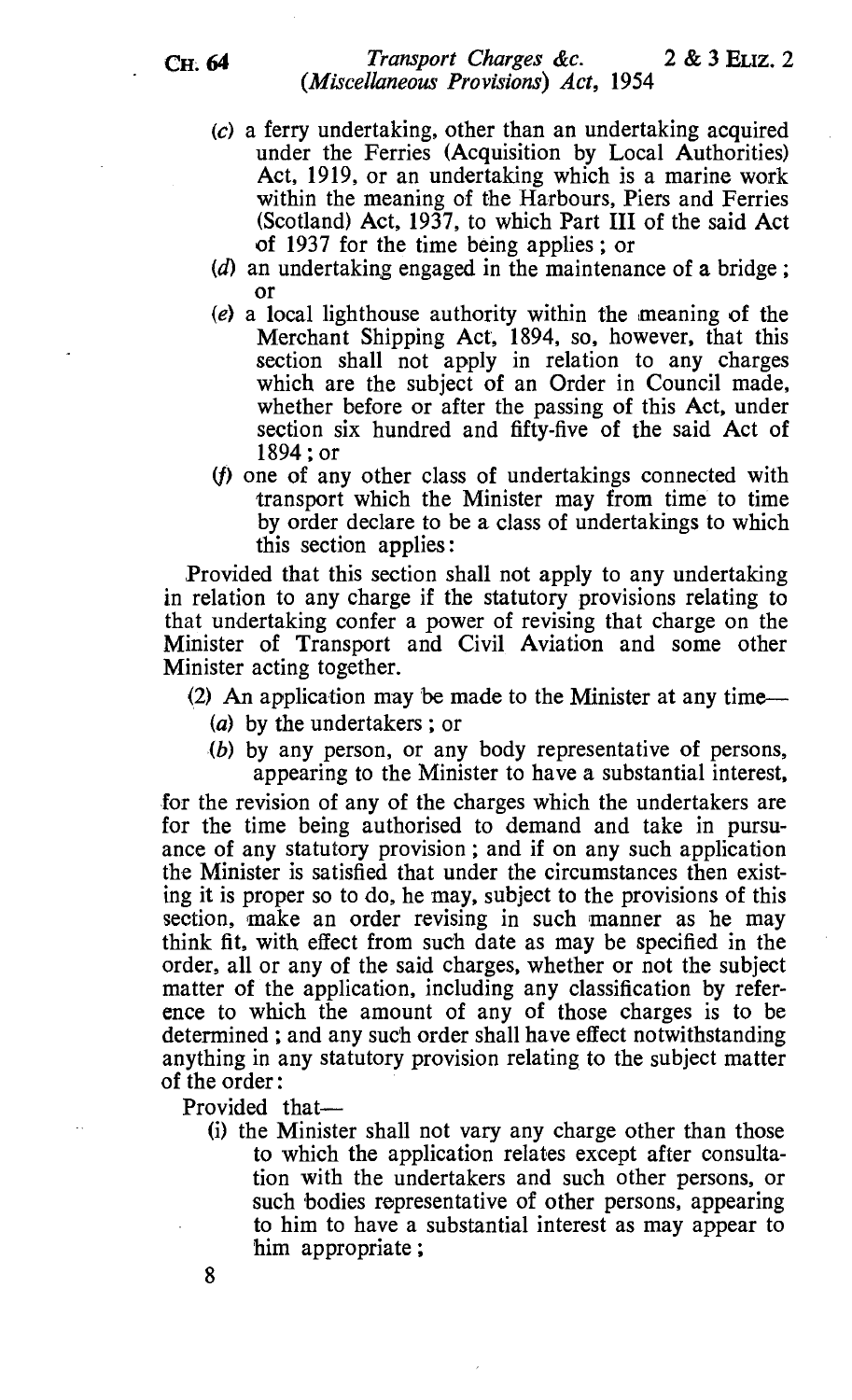# 2 & 3 ELIZ. 2 Transport Charges &c. CH. 64 (Miscellaneous Provisions) Act, 1954

- (ii) where on any application under this section for an increase or a decrease in any charge the Minister has made an order or has decided that it is not proper to make an order, the Minister shall not entertain an application for a further increase or, as the case may be, a further decrease in that charge, or for a further revision of any other charge revised by the order, if any, so made, if that application is made before the expiration of a period of twelve months from the date of the making of the order or, as the case may be, from the date when the Minister gave notice of his decision not to make an order ;
- (iii) where the statutory provisions in force with respect to any particular undertaking on the third day of September, nineteen hundred and thirty-nine, authorised a maximum for any charge and made no provision for its revision, an order under this subsection shall not revise that charge so as to make it lower than the maximum so authorised ;
- (iv) where immediately before the commencement of this Act, or, in the case of an undertaking such as is referred to in paragraph (f) of subsection (1) of this section, immediately before the coming into force of the order therein mentioned, the undertakers were required by any statutory provision then in force to keep charges levied according to classes of voyages or otherwise in definite proportions, the Minister shall not make an order revising any of those charges which does not maintain the same proportions.

(3) In making any order on an application under this section, the Minister shall have regard to the financial position and future prospects of the undertaking and shall not make any revision of charges which in his opinion would be likely to result in the undertaking receiving an annual revenue either substantially less or substantially more than adequate to meet such expenditure on the working, management and maintenance of the undertaking and such other costs, charges and expenses of the undertaking as are properly chargeable to revenue, including reasonable contributions to any reserve, contingency or other fund and, where appropriate, a reasonable return upon the paid up share capital of the undertaking:

Provided that where the Minister is satisfied that, in view of the financial position of the undertaking during such period immediately preceding the application as may appear to him appropriate, there are special circumstances affecting the undertaking, the Minister may make such revision of charges as he  $\sim$ may consider just and reasonable in the light of those special

sà.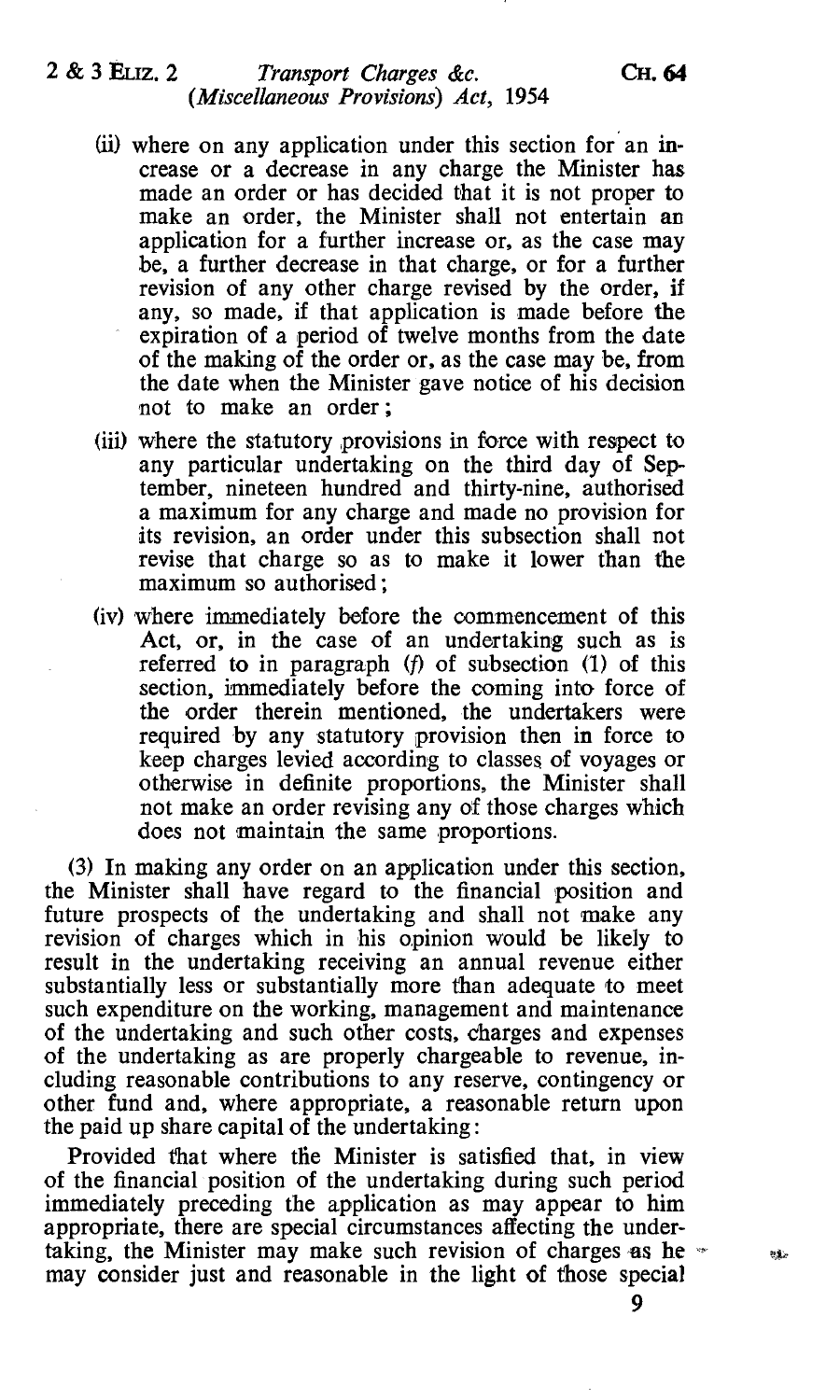circumstances, notwithstanding that it is in his opinion likely to result in the undertaking receiving an annual revenue substantially less than adequate for the purposes aforesaid.

(4) Where an application is made under this section, the applicant and, where the application is made otherwise than by the undertakers, the undertakers shall furnish the Minister with such information and particulars, certified in such manner, as the Minister may require, and the applicant shall publish in such newspapers as the Minister may require a notice stating-

- (a) the general effect of the application ; and
- (b) that within a period of forty-two days from the date of the first publication of the notice any person having a substantial interest may object to the application by giving notice to the Minister accompanied by the grounds of his objection with a copy to the applicant.

(5) Before making an order on an application under this section, the Minister shall, if required by the applicant or by any person who has objected to the application and has not withdrawn his objection or, where the order would vary any charge other than those to which the application relates, by any person or body with whom he has consulted in pursuance of paragraph (i) of the proviso to subsection (2) of this section, and in any other case may if he thinks fit, cause a local inquiry to be held by such person as he may appoint for the purpose; and where such an inquiry is held subsections (2) to  $(5)$  of section two hundred and ninety of the Local Government Act, 1933, or, where the inquiry is held in Scotland, subsections (2) to (9) of section three hundred and fifty-five of the Local Government (Scotland) Act, 1947, shall apply to that inquiry as if it were an inquiry held in pursuance of subsection (1) of that section and the undertakers were a local authority.

(6) Any order under subsection (1) or subsection (2) of this section shall be made by statutory instrument, and an order made under the said subsection (2) may vary or revoke any previous order made under that subsection.

(7) Nothing in this section shall apply to any charge which, by the statutory provisions authorising the charge, is left to the discretion of the undertakers without any restriction or subject only to a requirement that the charge shall be reasonable ; and for the purposes of the promotion by any undertaking of a Bill, or of the making with respect to any undertaking of a Provisional Order, being a Bill or Order containing a provision revising any of the charges authorised to be demanded and taken by that undertaking, it shall be deemed, notwithstanding the passing of this section, that the objects of that provision cannot be attained except with new authority from Parliament.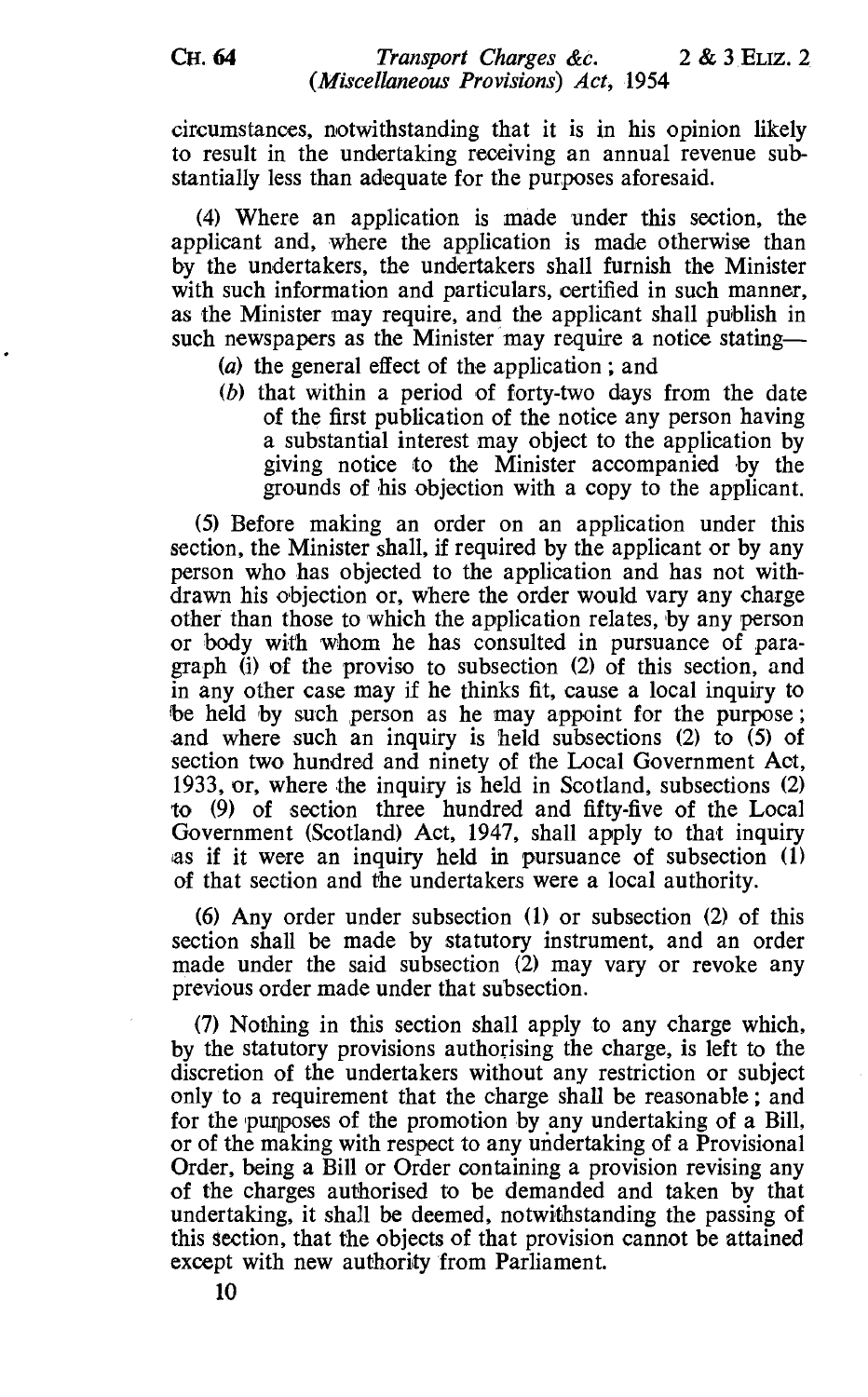# 2 & 3 ELIZ. 2 Transport Charges &c. CH. 64 (Miscellaneous Provisions) Act, 1954

7.—(1) Subject to the provisions of the Civil Aviation Act, power of 1949, any independent harbour undertaking to which the last independent foregoing section applies may demand and take charges in harbour respect of any aircraft designed to float or manoeuvre on water to make<br>which makes use of the undertaking. charges in which makes use of the undertaking. Charges in

(2) Any charges imposed by virtue of this section shall in the respect of first instance require the approval of the Minister and shall there- etc. after be liable to revision under the last foregoing section.

(3) Any provision relating to charges in respect of such an aircraft as aforesaid contained in any statutory provision passed or made with respect to any particular independent harbour undertaking to which the last foregoing section applies shall cease to have effect:

Provided that any charges imposed by virtue of that provision and in force immediately before the passing of this Act shall be deemed to have been imposed by virtue of this section and to have been approved by the Minister.

(4) In section twenty-eight of the Harbours, Docks and Piers Clauses Act, 1847 (which relates to the exemption of certain vessels from harbour rates) as incorporated with any statutory provision, the expression " vessel " shall be deemed to include any such aircraft as aforesaid on the surface of the water.

8.-(1) Regulation 56 of the Defence (General) Regulations, Revocation 1939, as amended by any statutory provision, shall cease to have in part (with 1959, as allended by any statutory provision, shall cease to have savings) of effect so far as it relates to any railway, light railway, tram- Defence way, road transport, water transport, canal, inland navigation, Regulation 56. dock, harbour or pier undertaking, and sub-paragraph (a) of paragraph (4) of that Regulation is hereby revoked :

Provided that-

- (a) this section shall not affect any power with respect to charges possessed by any undertaking immediately before the commencement of this section which is attributable in whole or in part to any order made by the Minister under the said Regulation authorising the undertaking to make charges in excess of, or in addition to, those which they would otherwise have been authorised to make ;
- (b) any other order made by the Minister under the said Regulation before the sixteenth day of February, nineteen hundred and fifty-four, if and so far as it is in force immediately before the commencement of this section, shall continue in force notwithstanding the foregoing provisions of this section, but may be revoked at any time by the Minister by order made by statutory instrument ; and the provisions of subsection (2) of sec-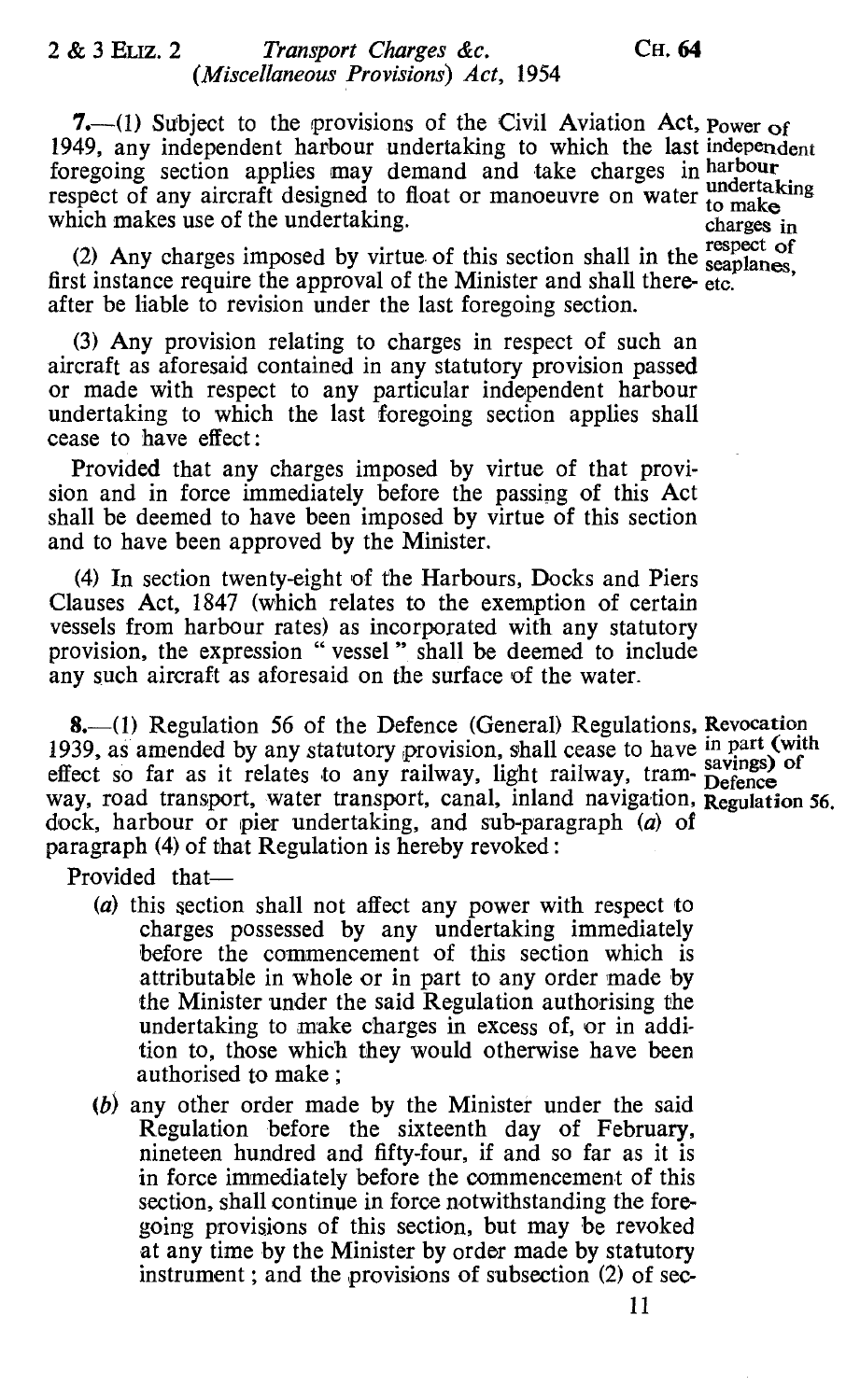> tion thirty-eight of the Interpretation Act, 1889, shall apply to any such revocation as they apply to the repeal of an Act of Parliament.

(2) This section shall come into force at the expiration of a period of one month beginning with the date of the passing of this Act.

passengers on  $f_{OT}$ 9. $-(1)$  The Minister may make regulations with respect to public service vehicles, tramcars and trolley vehicles providing

- (a) the determination by or under the regulations of the number of the seated passengers and standing passen
	- gers respectively whom any vehicle is constructed or adapted and fit to carry :
- (b) the determination by or under the regulations of the number of such passengers respectively who may be carried in any vehicle ;
- (c) the marks to be carried on any vehicle showing the numbers aforesaid and the manner in which those marks are to be carried :

and different regulations may be made for different cases or different circumstances.

(2) If any person contravenes or fails to comply with any such regulation he shall for each offence be liable on summary conviction to a fine not exceeding twenty pounds.

(3) Before making any such regulations, the Minister shall consult with such representative organisations as he thinks fit.

(4) Any such regulations shall be made by statutory instrument and shall be subject to annulment in pursuance of a resolution of either House of Parliament.

Yearly 10. (1) In subsection (1) of section one of the Railway Com-<br>accounts and panies (Accounts and Returns) Act. 1911 (which provides that accounts and panies (Accounts and Returns) Act, 1911 (which provides that returns by every independent railway undertaking shall annually prepare returns by every independent railway undertaking shall annually prepare<br>independent accounts and returns in accordance with the form ast out in the independent accounts and returns in accordance with the form set out in the railway<br>undertakings. First Schedule to that Act) for the words " in accordance with the form set out in the First Schedule to this Act " there shall be substituted the words " in such form and containing such particulars as the Minister of Transport and Civil Aviation may from time to time either generally or in any particular case direct ", and subsection (1) of section seventy-seven of the Railways Act, 1921 (which makes provision as to the manner of compiling the accounts aforesaid) shall cease to have effect.

> (2) In subsection (2) of the said section one (which requires accounts and returns to be made up for the year ending the thirty-first day of December or such other day as the Minister may fix) after the word " may " there shall be inserted the words " from time to time ".

Control of number of

public service vehicles, tramcars and trolley vehicles.

्यूक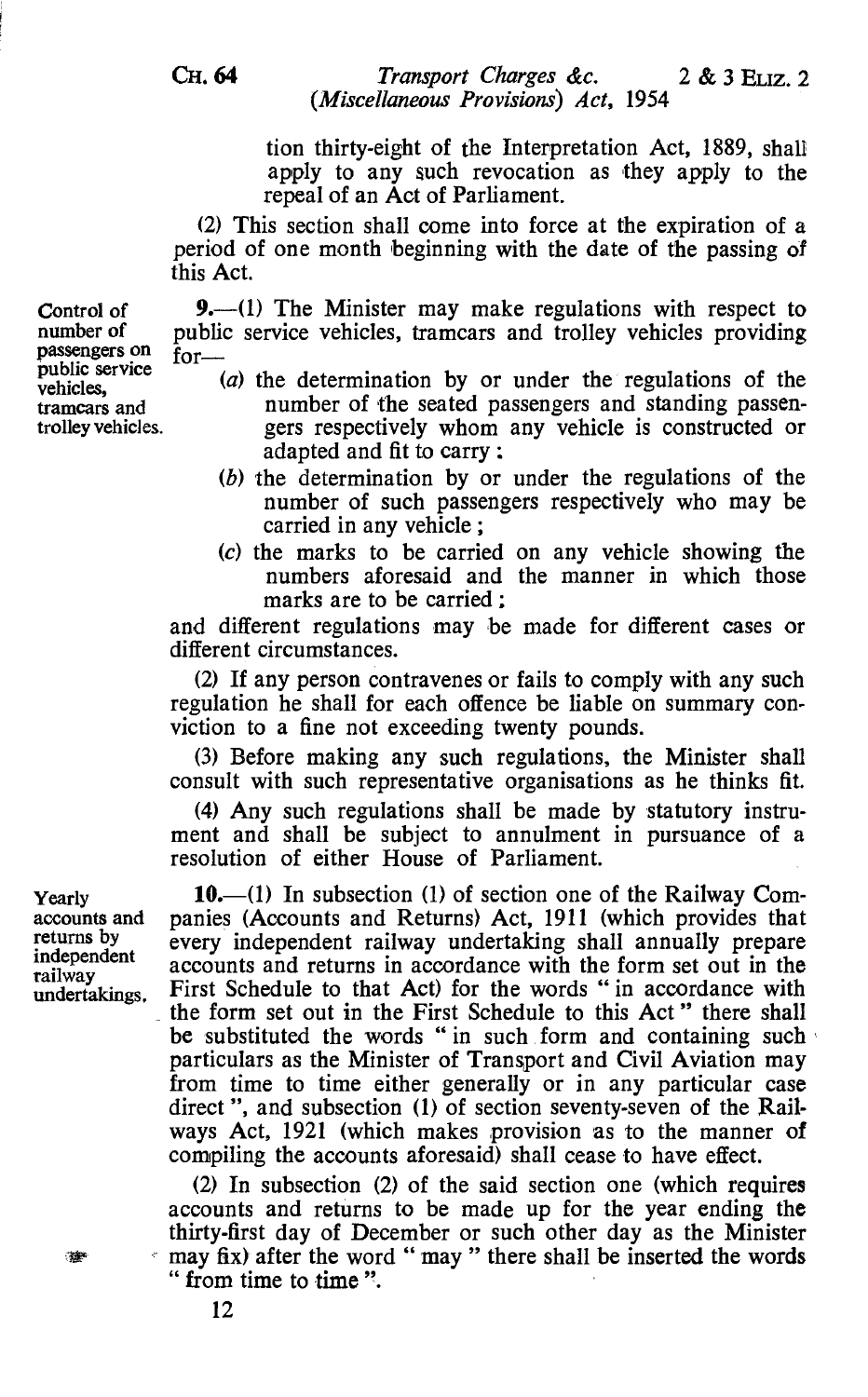(3) Section two of the said Act of 1911 (which provides for the filing of certain accounts by the registrar of companies) shall apply to all accounts prepared under that Act, and accordingly in subsection (1) of the said section two the words from " numbered " to " Act, as " shall be omitted.

(4) Subsection (2) of the said section seventy-seven (which requires independent railway undertakings to compile and render to the Minister certain additional statistics and returns) shall cease to have effect.

(5) This section shall come into force on the first day of January, nineteen hundred and fifty-five.

11. The Railway Freight Rebates Enactments, 1929 to 1943 Repeal of (which relate to the transmission of the benefit of rate-relief in requirement respect of freight-transport hereditaments, lands and heritages) to transmit shall cease to have effect, without prejudice, however, to any rate-relief. relief from rates provided for by any Act.

12. $-(1)$  Any administrative expenses incurred by the Minister Expenses, etc. in the execution of this Act (including any charges and expenses of licensing authorities for public service vehicles attributable to the provisions of this Act) shall be paid out of moneys provided by Parliament.

(2) Any fees received by a licensing authority for public service vehicles by virtue of regulations made under the First Schedule to this Act shall be paid, into the Exchequer.

(3) Any increase attributable to the provisions of this Act in the sums required under any other enactment to be paid out of moneys provided by Parliament or to be paid into the Exchequer shall be paid out of moneys so provided or, as the case may be, into the Exchequer.

13.—(1) In this Act, unless the context otherwise requires, the Interpretation. following expressions have the following meanings respectively—

- charges " includes fares, rates, tolls, fees and dues of every description ; and " 1888 Act charges ", in relation to any inland waterway undertaking, means charges with respect to which a Provisional Order was made, and confirmed by Parliament, in pursuance of sections twenty-four and thirty-six of the Railway and Canal Traffic Act, 1888;
- "the Commission " means the British Transport Commission ;
- "fares" includes sums payable in respect of a contract ticket or season ticket ;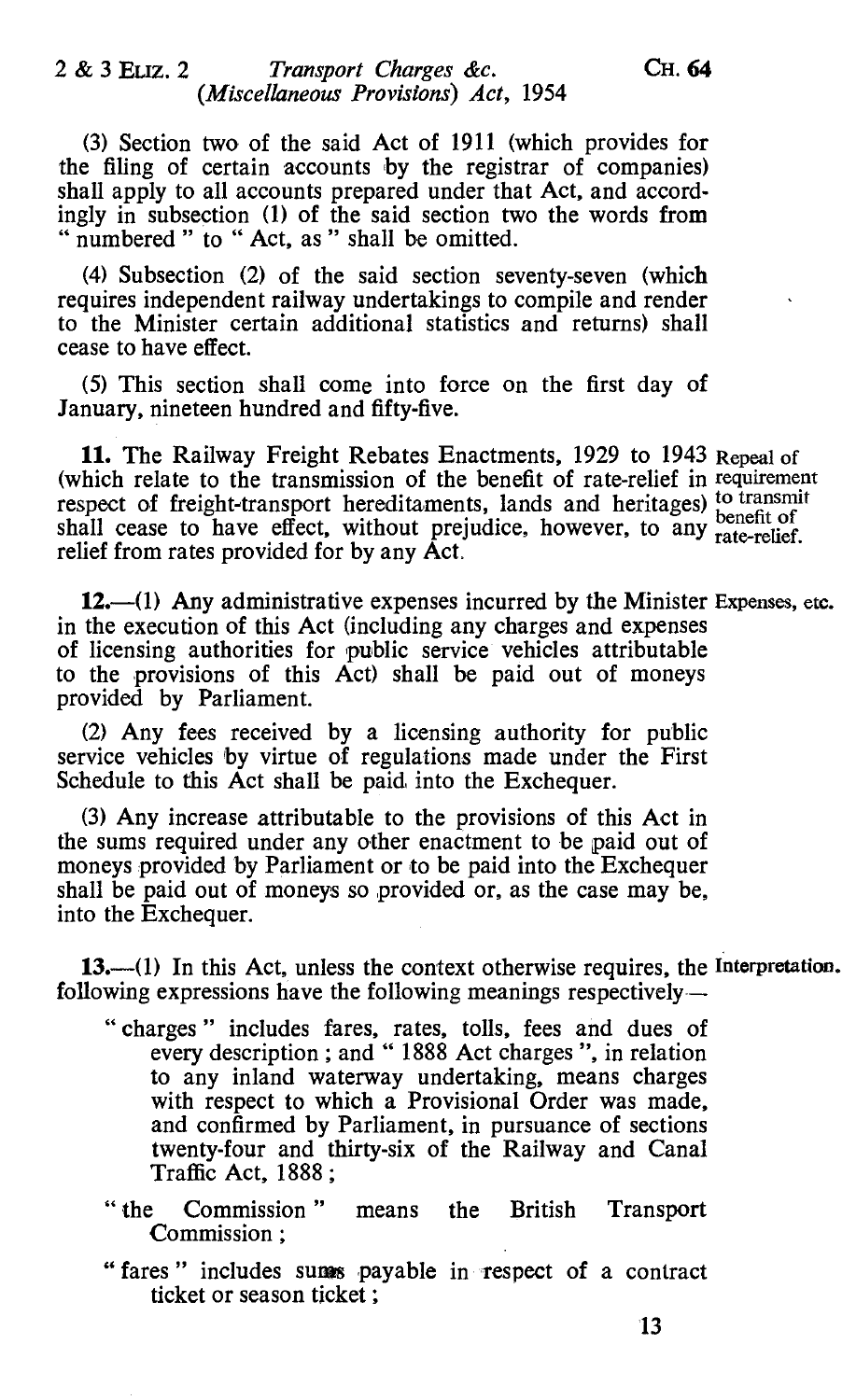" harbour" means any harbour, whether natural or artificial, any port, haven, estuary, tidal or other river or inland waterway navigated by seagoing ships, and any dock, pier, wharf, quay, jetty, or other place at which ships can ship or unship goods or passengers ;

" harbour undertaking " means an undertaking engaged in improving, maintaining, working, managing or regulating a harbour; and, in relation to any such under-<br>taking, the expression "excepted undertaking" the expression " excepted undertaking" means-

> (a) an undertaking carrying on a fishery harbour within the meaning of the Fishery Harbours Act, 1915, in the case of which, by or under section twentyone of the Sea Fish Industry Act, 1951, the Minister of Agriculture and Fisheries is for the time being the appropriate Minister for the purposes of section fourteen of the General Pier and Harbour Act, 1861, Amendment Act ;

> (b) an undertaking or part of an undertaking which is a marine work within the meaning of the Harbours, Piers and Ferries (Scotland) Act, 1937, to which Part III of that Act for the time being applies;

" independent " means not forming part of the undertaking of the Commission ;

- " inland waterway undertaking " means an undertaking engaged in conserving, maintaining, improving or working a canal or other inland navigation or the navigation of a tidal water ;
- " the Minister " means the Minister of Transport and Civil Aviation ;
- " railway of the nature of a tramway" means-

 $(a)$  a light railway laid wholly or mainly along a public carriageway and used wholly or mainly for the carriage of passengers ; or

(b) a railway which, under the statutory provisions relating thereto, is to be treated as forming part of a tramway undertaking ;

- " ship" includes every description of vessel used in navigation ;
- " statutory provision " means a provision whether of a general or a special nature contained in, or in any document made or issued under, any Act other than this Act, whether of a general or a special nature ;

" statutory undertaking " means an undertaking the carrying on of which is authorised by, or by an order made under, an Act of Parliament ;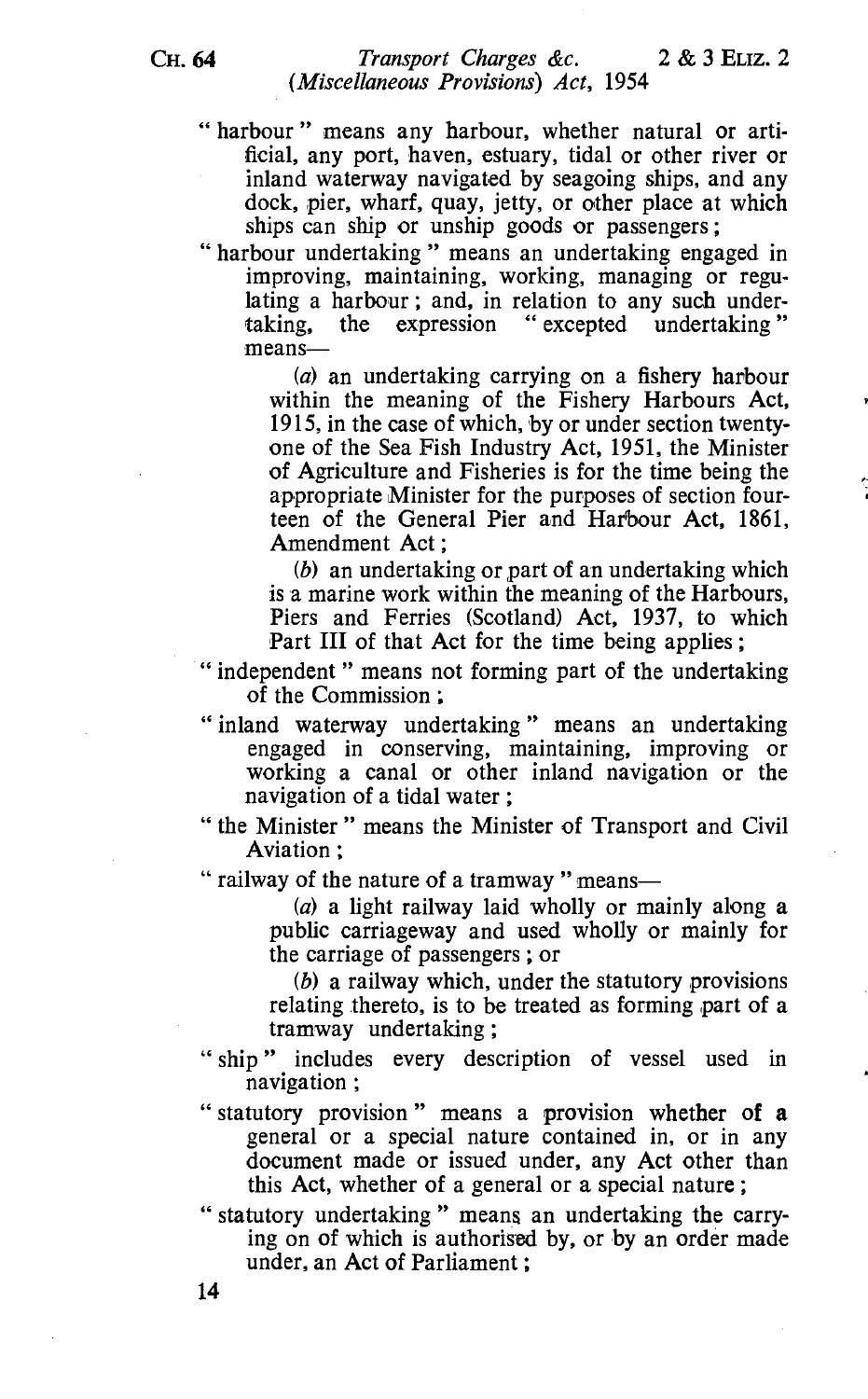" tramcar " includes a railway vehicle used on a railway of the nature of a tramway ;

.and " public service vehicle ", " road service licence ", " traffic area " and " trolley vehicle " have the same meanings as in the Road Traffic Acts, 1930 to 1947.

(2) A provision of this Act which applies to an undertaking .carrying on particular activities shall apply in respect of those activities to any undertaking (including an undertaking carried on by a local authority) engaged therein, whether or not that undertaking is also engaged in other activities, but shall not apply in respect of any such other activities :

Provided that, for the purposes of section six of this Act-

- (a) where the activities carried on by any undertaking cause that undertaking to fall into two or more classes of undertakings to which that section applies, nothing in this subsection shall cause that section to apply to the undertaking at any time as an undertaking of any one such class only unless the Minister is satisfied that the activities of the undertaking appertaining to that class are carried on separately from the other activities of the undertaking to which that section relates and that the undertaking should properly be treated as if it were a separate undertaking for the purposes of the activities appertaining to that class ;
- (b) where, in the case of an undertaking which falls into any of the classes aforesaid, the Minister is satisfied that particular activities of that undertaking appertaining to any one of the classes aforesaid are carried on separately from other activities of that undertaking appertaining to the same class and that it is proper that this paragraph should have effect in relation to that undertaking, the undertaking shall be treated as if those particular activities and those other activities respectively were carried on by separate undertakings.

(3) For the avoidance of doubt, it is hereby declared that in this Act, the Transport Act, 1947, and the Transport Act, 1953, the expression " statutory provision " includes a document made or issued in pursuance of a power conferred by an instrument made under an Act as well as a document made or issued in pursuance of a power conferred by an Act.

(4) Save in so far as the context otherwise requires, any reference in this Act to any other enactment shall be construed as a reference to that enactment as amended by or under any other enactment, including this Act.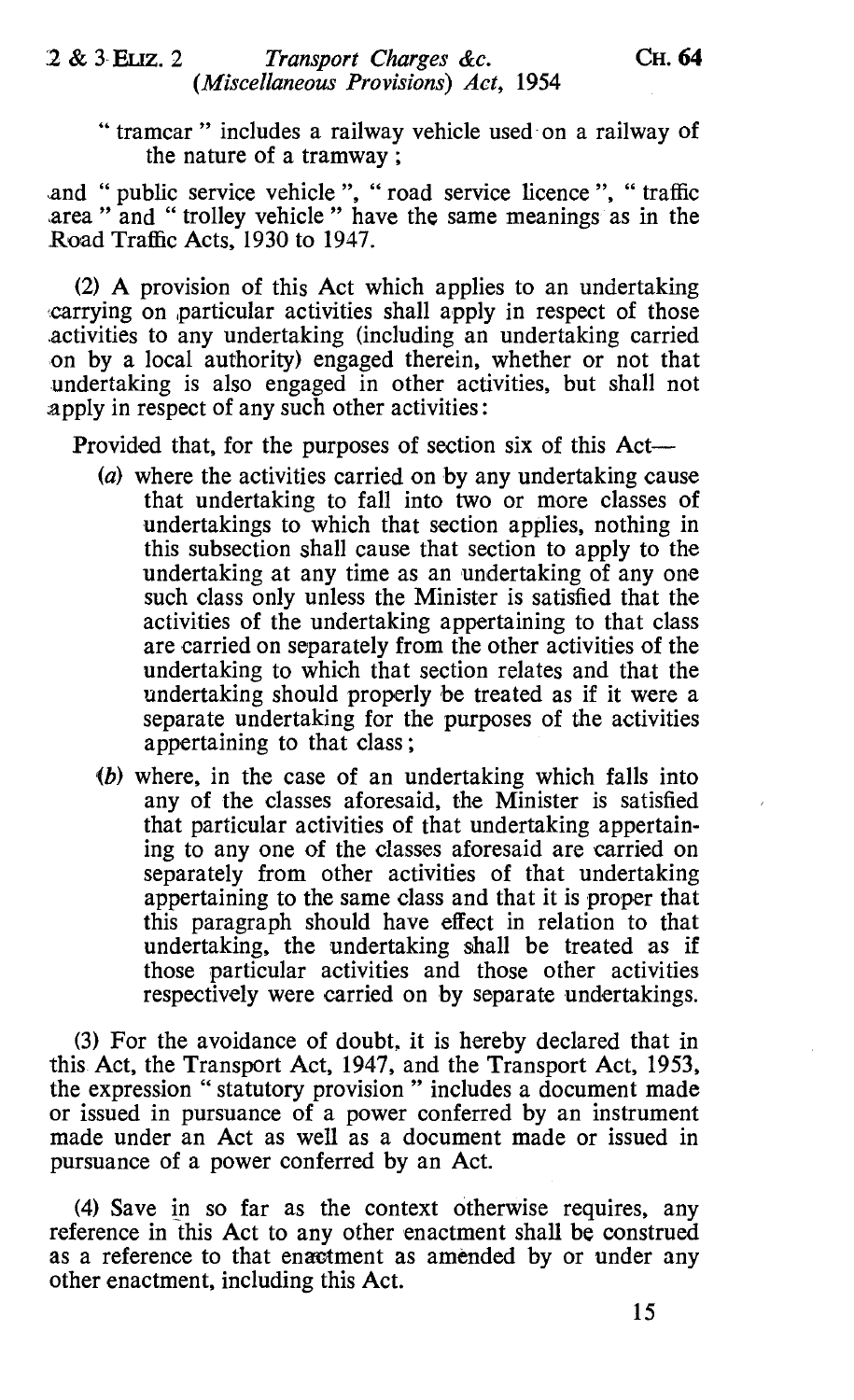14.—(1) The enactments specified in the Second Schedule to this Act are hereby repealed to the extent specified in the third column of that Schedule-

- (a) in the case of the enactments specified in Parts I and II of that Schedule, as from the passing of this Act ;
- (b) in the case of the enactments specified in Part III of that Schedule, as from the first day of January, nineteen hundred and fifty-five ;
- (c) in the case of the enactments specified in Part IV of that Schedule, as from the date when the first regulations made under section nine of this Act come into force.

(2) So much of any statutory provision (including any local Act passed at any time in the present session of Parliament) passed or made with respect to any particular undertaking providing services to which section one of this Act applies or with respect to which section two of this Act has effect, or applied to any such undertaking by any statutory provision so passed or made, as has the effect of-

- (a) fixing or regulating, or providing for the fixing or approval of, or prescribing a procedure for the revision of, or conferring any discretion upon the undertakers as to, the charges to be made for passengers on any of those services or any category of those services or any stage of any of those services ; or
- (b) restricting the discretion of the undertakers as to the stages which may be appointed on any route or service ; or
- (c) restricting the discretion of the undertakers as to the making of charges, and the amount of any charges to be made, for the carriage on any of those services of dogs or other animals, luggage, parcels, or other goods or articles (where and to the extent that such carriage is authorised),

and so much of any agreement such as is mentioned in subsection (5) of section one of this Act as has such an effect shall cease to have effect with respect to that undertaking :

Provided that-

- (i) without prejudice to the provisions of section eight of this Act, in this subsection the expression "statutory provision" does not include an order such as is referred to in the said section eight ; and
- (ii) nothing in this subsection shall affect any condition attached to a road service licence granted to any undertaking providing services to which section one of this Act applies.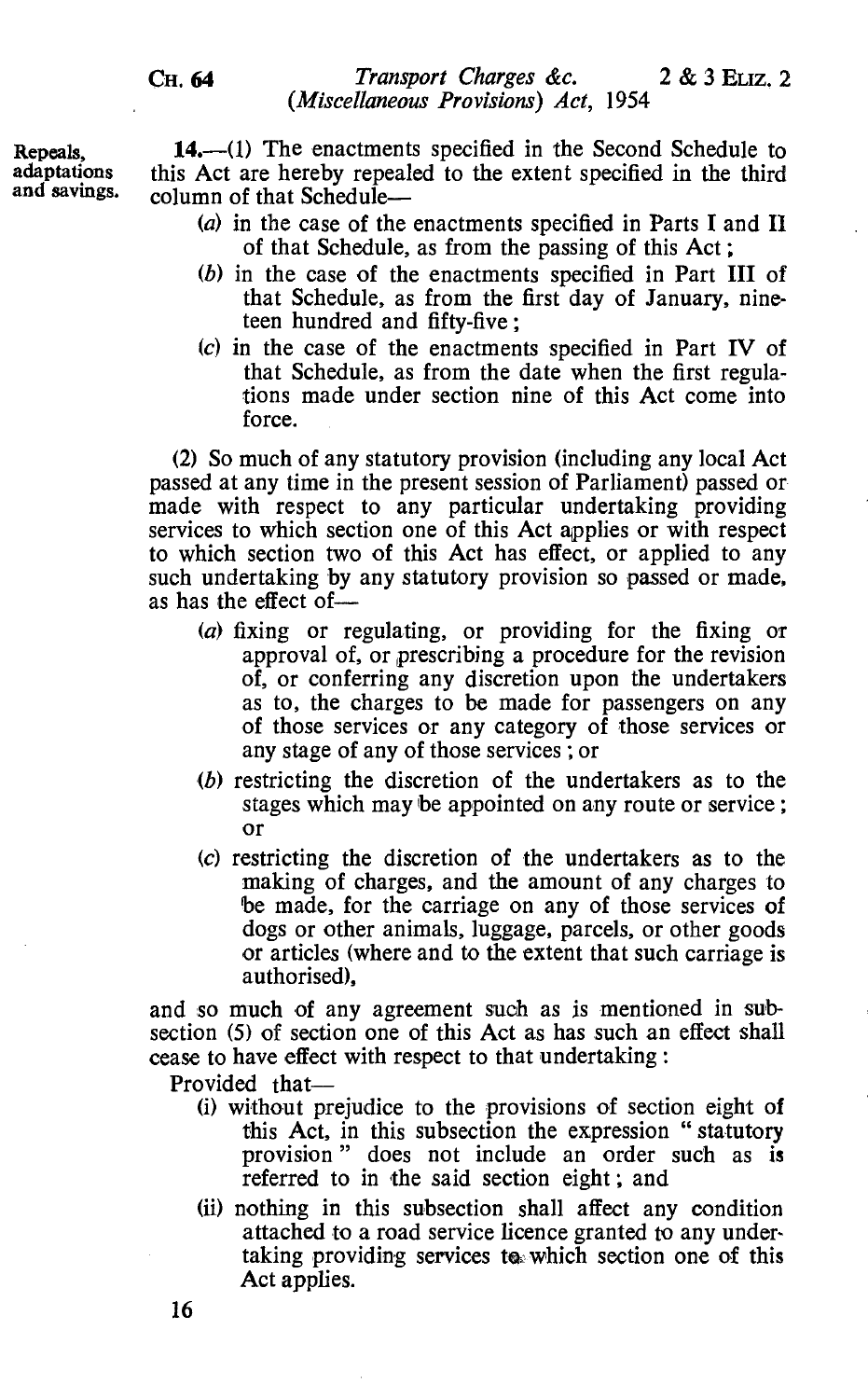(3) So much of any statutory provision (including any local Act passed at any time in the present session of Parliament) passed or made with respect to any particular undertaking to which section six of this Act for the time being applies as prescribes a procedure for the revision of any charges to which that section relates, or as confers upon the undertakers any power of revising any such charges with the approval or sanction of the Minister, or within defined limits, shall cease to have effect:

Provided that any such provision conferring upon the undertakers a power of revising any such charge within defined limits shall not cease to have effect by virtue of this subsection unless and until that charge is first revised by the Minister under the said section six.

(4) Except in relation to any charges of an independent inland waterway undertaking which are not 1888 Act charges, so much of any statutory provision (including any local Act passed at any time in the present session of Parliament) passed or made with respect to any particular railway or inland waterway undertaking as makes provision corresponding to any of the enactments specified in Part I of the Second Schedule to this Act, or as otherwise prohibits undue preference, or an undue or unreasonable prejudice or disadvantage in any respect, in favour of or against any person or particular class of persons or any particular description of traffic, shall cease to have effect.

(5) In addition to the enactments specified in Part IV of the Second Schedule to this Act, so much of any statutory provision (including any local Act passed at any time in the present session of Parliament) passed or made with respect to any particular undertaking as makes provision with respect to of the matters with respect to which the Minister the matters with respect to which the Minister is empowered to make regulations by section nine of this Act shall cease to have effect as from the date when the first regulations made under that section come into force.

(6) Any reference (however expressed) in any statutory provision passed, made or applied as mentioned in subsection (2), (3) or (4) of this section to charges authorised by or in pursuance of the Act or other instrument containing that provision shall be construed as including a reference to charges for the time being authorised by or in pursuance of this Act.

(7) Notwithstanding anything in the foregoing ' provisions of this section, nothing in this Act shall affect the operation of section forty-four of the Post Office Act, 1953 (which relates to the conveyance of mails) or of that section as applied by any other statutory provision.

**15.**—(1) This Act may be cited as the Transport Charges &c. Short title discellaneous Provisions) Act. 1954 and extent. (Miscellaneous Provisions) Act, 1954.

(2) This Act shall not extend to Northern Ireland.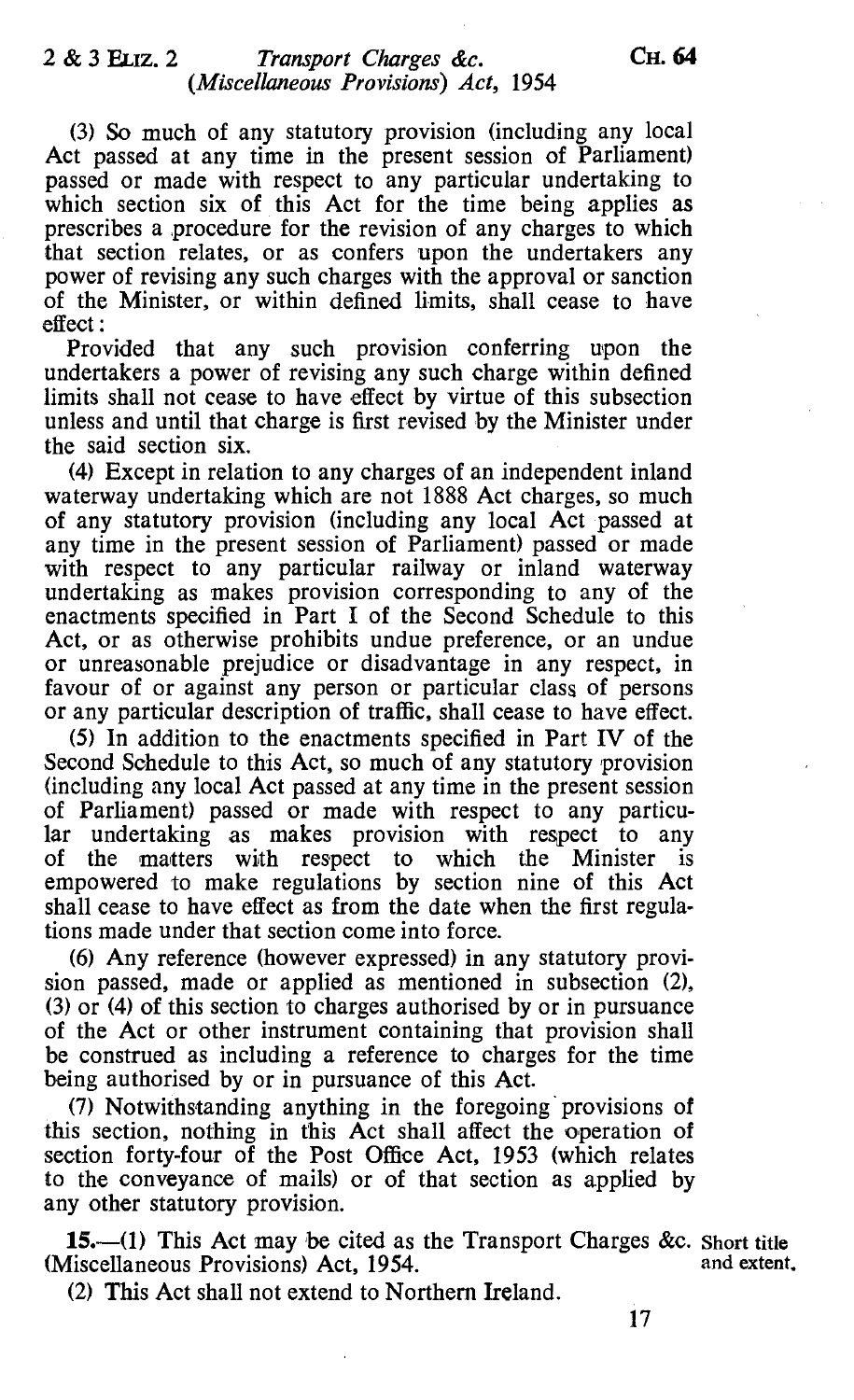**Sections 2, 12.** 

CH. 64 Transport Charges &c. 2 & 3 ELIZ. 2 (Miscellaneous Provisions) Act, 1954

# SCHEDULES

### FIRST SCHEDULE

#### POWERS AND DUTIES OF LICENSING AUTHORITY FOR PUBLIC SERVICE VEHICLES WITH RESPECT TO CHARGES ON INDEPENDENT TRAM-WAYS, TROLLEY VEHICLES AND RAILWAYS OF THE NATURE OF A. TRAMWAY

#### PART I

### Services to which Schedule applies

1. This Schedule shall apply to services by tramway, trolley vehicles, or a railway of the nature of a tramway provided by an independent undertaking, being services for the provision of which, if the vehicles, used had been public service vehicles, a road service licence would have been necessary:

Provided that-

- (a) this Schedule shall not apply to services by a tramway laid. wholly along a pier ;
- (b) for the purposes of this Schedule, subsection (1) of section twenty-five of the Road Traffic Act, 1934 (which restricts the cases in which a vehicle may be used otherwise than under a road service licence) shall be deemed to have effect as if in paragraph  $(a)$  thereof for any reference to the holder of the public service vehicle licence in respect of the vehicle there were substituted a reference to the undertakers, and as if paragraphs  $(f)$  and  $(g)$  thereof were omitted.

## PART II

#### Application of Part II

2. This Part of this Schedule shall apply to all services to which this Schedule applies except those to which Part III of this Schedule applies.

#### Regular services

 $3.$  (1) The undertakers may at any time apply to a licensing authority for public service vehicles for an authorisation to make, and a licensing authority for public service vehicles may at any time serve notice on the undertakers of the intention of the authority to direct the making of, such variations in all or any of the fares for the time being charged on all or any of the regular services to which this Part of this Schedule applies provided by the undertaking on any route or part of a route lying within the traffic area of that authority as may be specified in the application or, as the case may be, notice.

(2) For the purposes of this Part of this Schedule the determination of the fares to be charged for any new or altered regular service to which this Part of this Schedule applies on any route or part of a route lying within the traffic area of the authority shall be deemed to be such a variation as aforesaid.

4. Any such application or notice shall be published and, after considering any objections or other representations which they may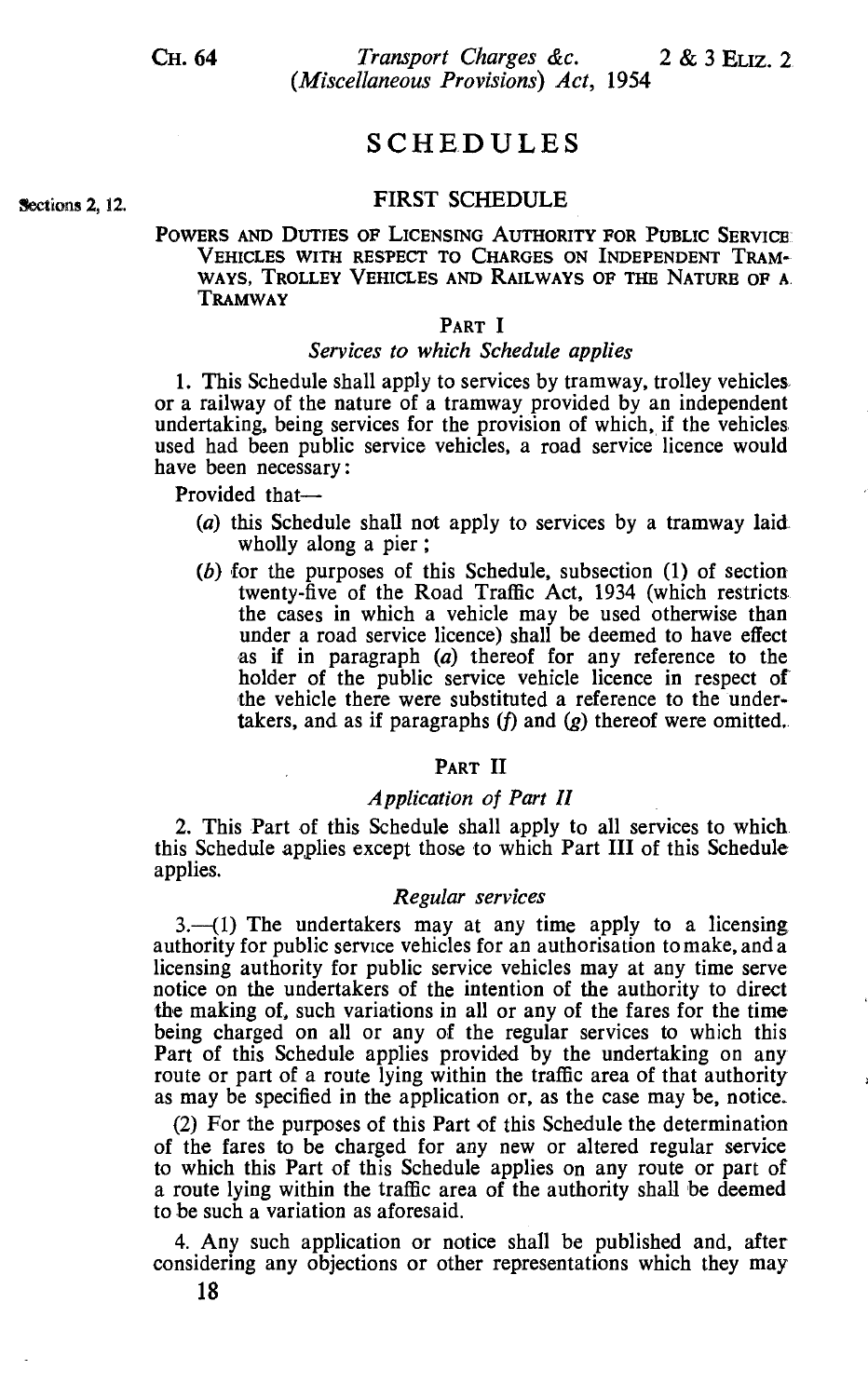receive with respect to the proposals made therein, the licensing authority shall eitherIST SCH. -cont.

- (a) direct that the fares for the time being charged as aforesaid shall continue to be charged without any variation ; or
- (b) authorise or direct, by means of fixing fares or maximum or minimum fares for the routes or stages affected, such variation in all or any of the said fares, whether or not affected by the application or notice, as the authority may consider reasonable or expedient in all the circumstances :

Provided that the licensing authority shall not authorise or direct an increase in any fare-

- (a) unless an increase in that fare was proposed in that application or notice ; or
- (b) in excess of the increase so proposed.

5.—(1) In the case of each licensing authority and each undertaking, on the first occasion on which any fares charged by the undertaking on a regular service to which this Part of this Schedule applies fall to be considered by the licensing authority, whether on an application by the undertakers or on a notice by the authority, the undertakers shall submit to the authority fare-tables showing-

- (a) all fares for the time being charged ; and
- (b) all maximum or minimum fares for the time being chargeable,

on each of the regular services to which this Part of this Schedule applies provided by that undertaking within the traffic area of that authority, whether or not affected by the variations proposed in the application or notice, and the authority shall approve fare-tables for all the regular services aforesaid incorporating the variations, if any, provided for by the authorisation or direction given in relation to the application or notice.

(2) On any subsequent application or notice under this Part of this Schedule with respect to any regular service provided by that undertaking, the licensing authority may, if they think fit, require the submission of, and approve, fare-tables as aforesaid.

(3) Where on any application or notice under this Part of this Schedule fare-tables have been approved for an undertaking by a licensing authority under the foregoing provisions of this paragraph, those fare-tables shall come into effect on the same date as the authorisation or direction given in relation to that application or notice ; and the fares thereafter charged on any regular services to which this Part of this Schedule applies provided by that undertaking within the traffic area of that authority shall, subject to any variation subsequently made therein under this Part of this Schedule, be those provided for by the fare-tables last so approved.

 $6-1$ ) A licensing authority may serve a notice under paragraph 3 of this Schedule with respect to charges for the carriage by an undertaking on any regular service to which this Part of this Schedule applies of all or any of the following items (where and to the extent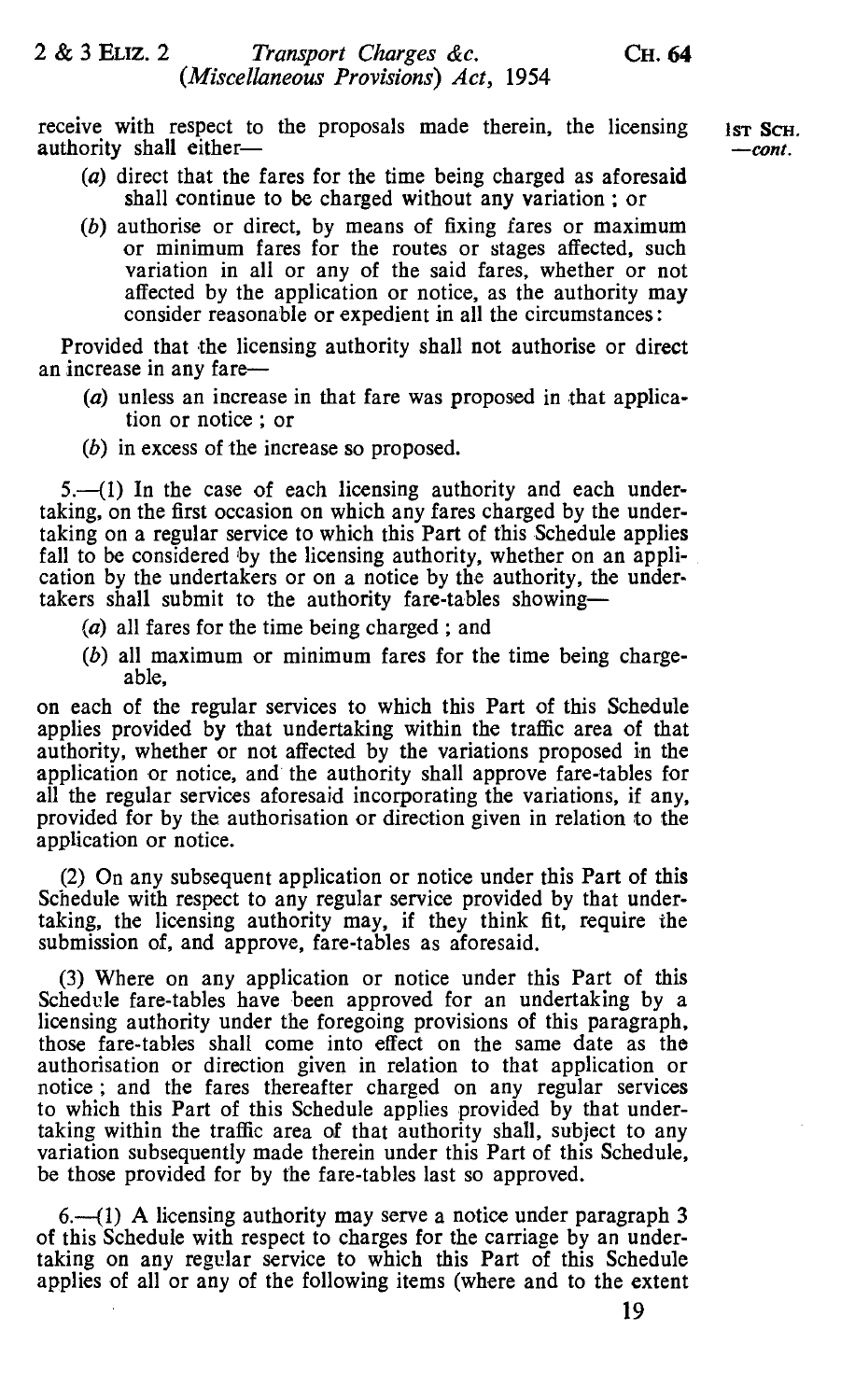$1sr$  Sch. that such carriage is authorised), that is to say, dogs or other  $-cont$ . animals, luggage, parcels, or other goods or articles, as if those animals, luggage, parcels, or other goods or articles, as if those charges were fares.

> (2) Where such a notice has been served with respect to the charges made by any undertaking for the carriage of any of the items aforesaid, this Part of this Schedule shall thereafter have effect in relation to that undertaking as if the expression " fares " included charges for the carriage of that item.

#### Occasional services

 $7-$ (1) If the undertakers propose to provide on any route an occasional service to which this Part of this Schedule applies at fares different from those charged on any regular service provided by the undertaking on that route or any part thereof, the undertakers shall apply to the licensing authority for public service vehicles within whose area that route or part of a route lies for the authorisation of the proposed fares.

(2) Any such application shall be published and, after considering any objections or other representations which they may receive with respect to the proposals made therein, the licensing authority shall either authorise the proposed fares or direct the charging of such other fares as they may think fit, and, subject to paragraph 16 of this Schedule, fares on any service to which the application relates shall be charged accordingly.

8. Without prejudice to sub-paragraph (2) of paragraph 6 of this Schedule, where in the case of any undertaking no notice has been served under that paragraph with respect to that undertaking but the undertakers propose to provide an occasional service to which this Part of this Schedule applies on which the terms for the carriage of dogs or other animals, luggage, parcels, or other goods or articles are to be different from those applicable to any regular service provided by the undertaking on the same route or the same part of a route, this Part of this Schedule shall have effect in relation to that service as if the expression " fares " included charges for such carriage.

9. Save as may be authorised or directed under paragraph 7 of this Schedule, the fares charged on any occasional service to which this Part of this Schedule applies shall not differ from those charged on any regular service on the same route or the same part of a route.

#### PART III

#### Special provisions with respect to certain services

10. This Part of this Schedule shall apply to such of the services to which this Schedule applies as are provided by an independent undertaking wholly or partly within an area (in this Part of this Schedule referred to as " the reserved area ") within which any local Act restricts the provision by any person other than the undertakers of services by public service vehicles on which a passenger can be both taken up and set down within the reserved area on the same journey.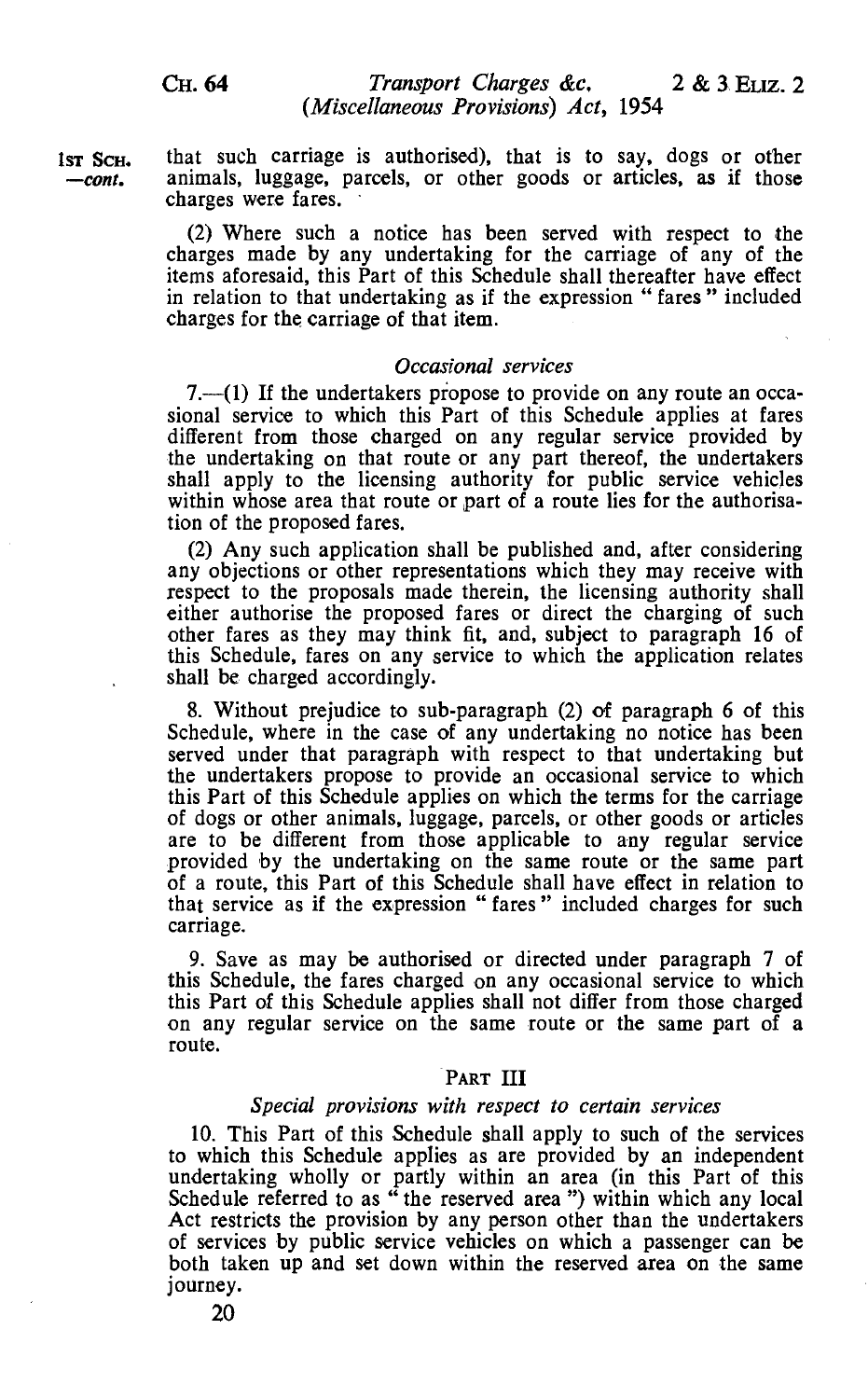11. Where part of the route of a service to which this Part of  $1ST$  Schedule applies lies outside the reserved area, then— $\frac{1}{2}$ this Schedule applies lies outside the reserved area, then-

- (a) any local authority within whose area any part of that route outside the reserved area lies ; and
- $(b)$  any person (other than the undertakers) providing transport facilities along or near that route or any part thereof,

may apply to the licensing authority for public service vehicles for a review by that authority of the fares for the time being charged on that service.

12. Any such application shall be published and notice thereof shall be served on the undertakers.

13. On any such review, if, after considering any objections or other representations which they may receive with respect to the application, and having regard to $-$ 

(a) the fares charged by the undertakers on any service on a route lying wholly within the reserved area, being a route along or near that of the service to which the application relates which appears to the licensing authority to be fairly comparable ; and

(b) the fares and expenditure of the undertaking as a whole, the licensing authority are satisfied that the fares on the service in question are unreasonable or result in unfair competition, the licensing authority shall direct, by means of fixing fares or maximum or minimum fares for the route or stages affected, such variations in the fares for that service as they think reasonable or expedient in all the circumstances, or, if the licensing authority are not so satisfied, they shall dismiss the application.

14. Where a direction of the licensing authority under this Part of this Schedule has come into effect with respect to any service to which this Part of this Schedule applies, then-

- (a) the undertakers shall comply with that direction and shall not vary the fares provided for by that direction before the expiration of a period of six months from the date when that direction comes into effect ; and
- (b) the licensing authority shall not consider any further application with respect to that service made before the expiration of the said period ;

and where the licensing authority have dismissed any application under this Part of this Schedule, they shall not consider any further application thereunder with respect to the same service made before the expiration of a period of six months from the date of their decision.

15. In this Part of this Schedule, the expression "fares" includes charges for the carriage of dogs or other animals, luggage, parcels, or other goods or articles, and the expression "local authority" means the council of any county, county borough, non-county borough, urban district or rural district or, in Scotland, a county or town council.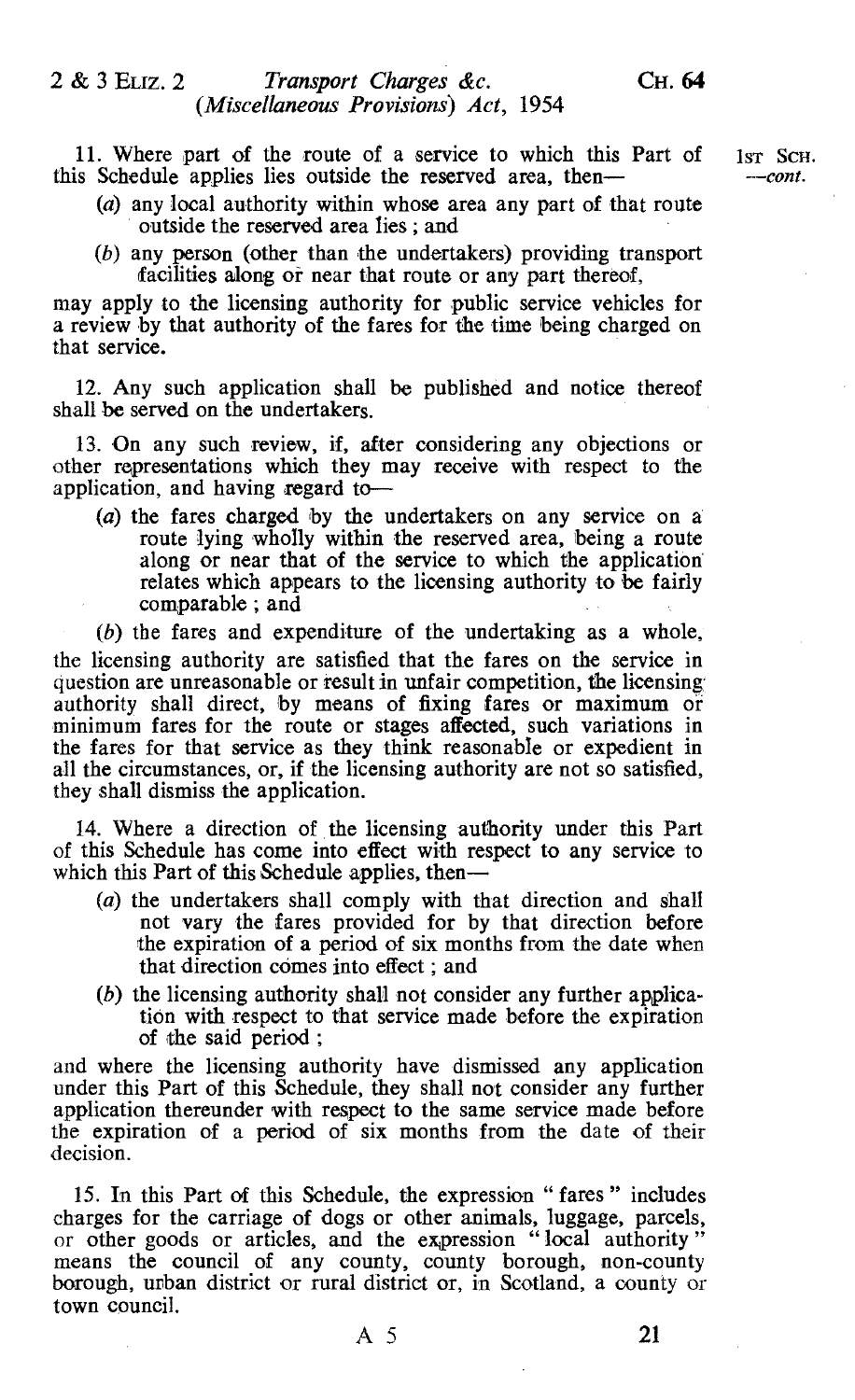#### PART IV

#### Appeals and general

 $16.$ —(1) Subject to the next following sub-paragraph, any authorisation or direction given under this Schedule shall come into effect on such date as may be specified therein.

 $(2)$  Where, in the case of-

- (a) an authorisation or direction under Part II of this Schedule varying any fares charged on a regular service; or
- (b) a direction under the said Part II for the charging on an occasional service of fares other than those proposed by the undertakers ; or
- (c) a direction under Part III of this Schedule,

the undertakers give notice in writing to the licensing authority before the date specified as aforesaid or before the date of the expiration of the period within which an appeal may be made against that authorisation or direction under the next following paragraph, whichever date is the earlier, that they desire this sub-paragraph to apply, the authorisation or direction shall not come into effect before the expiration of the said period or, if an appeal is so made, before that appeal has been disposed of.

 $17.-(1)$  Any undertakers with respect to whose undertaking any authorisation or direction has been given under Part II of this Schedule and, where any such authorisation or direction has been given varying any fares charged on any regular service, any person who-

- (a) being a local authority in whose area any of the routes or any part of any of the routes affected by the authorisation or direction is situated ; or
- (b) being a person providing transport facilities along or near to

any of the said routes or any part of any of the said routes, has made to the licensing authority objections with respect to all or any of the proposals contained in the application or notice in relation to which that authorisation or direction has been given, may appeal against that authorisation or direction to the Minister.

(2) Where an application has been made under Part III of this Schedule, an appeal to the Minister may be made—

- (a) by the undertakers against any direction given on that application ; or
- (b) by the applicant against any such direction or against the dismissal of the application.

(3) On any appeal under this paragraph the Minister may make such order as he thinks fit and any such order shall be binding on the licensing authority.

(4) Section forty-seven of the Road and Rail Traffic Act, 1933 (which relates to inquiries by the Minister) shall have effect for the purposes of appeals under this paragraph as it has effect for the purposes of that Act.

(5) In this paragraph, the expression " local authority " means the council of any county, county borough, non-county borough, urban district or rural district or, in Scotland, a county or town council.

18. The undertakers by whom any application is made or on whom any notice is served under this Schedule shall give to the licensing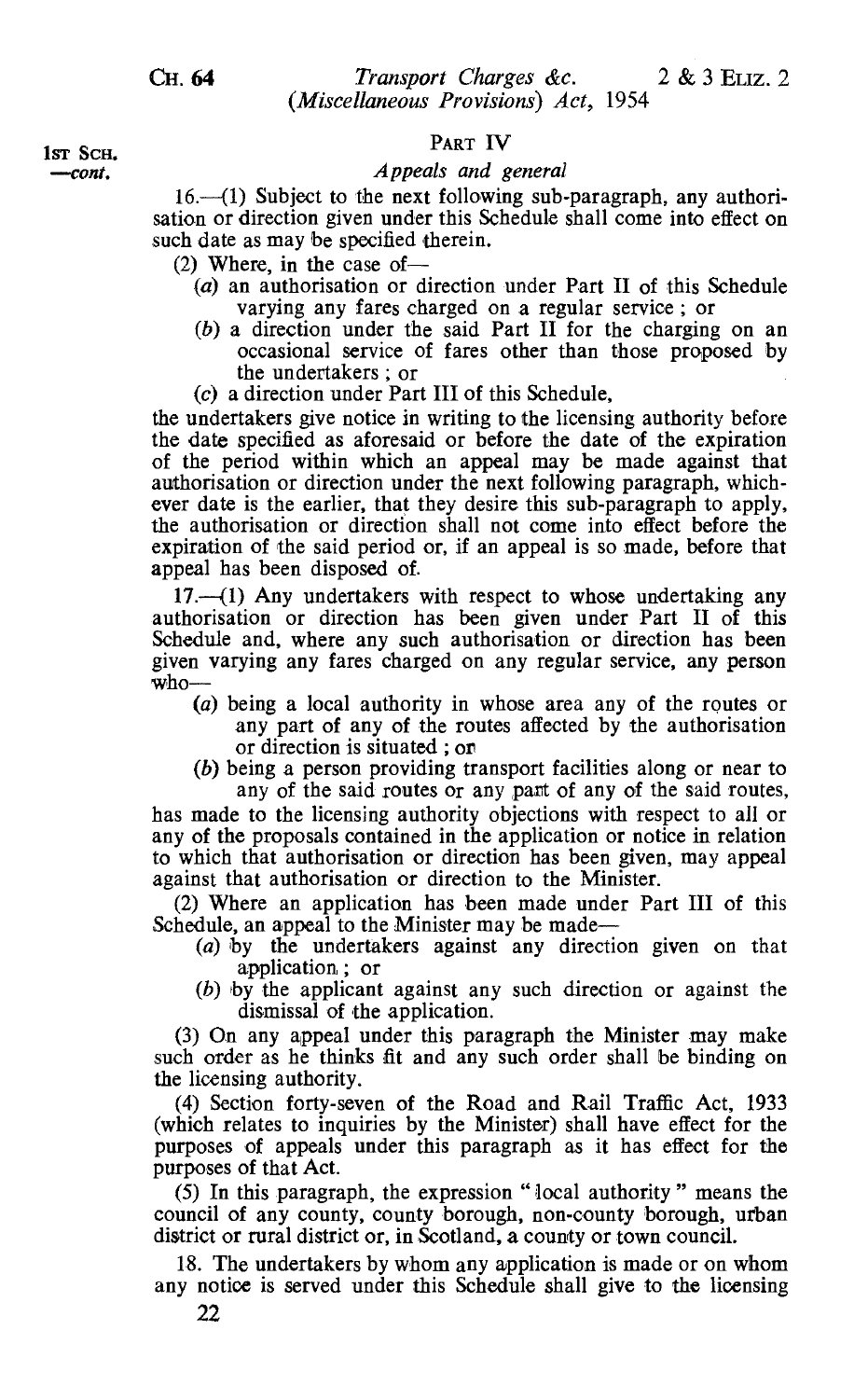# 2 & 3 ELIZ. 2 Transport Charges &c. CH. 64 (Miscellaneous Provisions) Act, 1954

authority all such information and assistance as the authority may  $1_{ST}$  SCH. require to enable them to determine what authorisation or direction --- *cont*. to give under this Schedule.

19. Where on any application or notice under Part II of this Schedule any question arises as to whether any particular service is for the purposes of that Part of this Schedule a regular service or an occasional service, that question shall be determined by the licensing authority, and their decision shall be final.

 $20$ . $-(1)$  The Minister may make regulations-

- (a) as to the procedure, and the determination of questions arising, in connection with applications or notices under this Schedule;<br>(b) as to the persons on whom such notices are to be served;
- 
- $(c)$  as to the manner in which such applications and notices are to be published and objections or other representations with respect thereto are to be made;
- (d) providing for the publication of any decision of a licensing authority under this Schedule;
- $(e)$  prescribing the time within which and the manner in which appeals may be made under paragraph 17 of this Schedule ;
- (f) authorising the charging, and prescribing the amount, of fees in respect of any functions of a licensing authority under this Schedule ;<br>(g) as to any forms to be used for the purposes of this Schedule ;
- 
- $(h)$  generally for the purpose of carrying this Schedule into effect ;

and different regulations may be made for different circumstances.

(2) Any such regulations shall be made by statutory instrument and be subject to annulment in pursuance of a resolution of either House of Parliament.

21. If, owing to special circumstances in the case of any particular application or notice under this Schedule, the licensing authority consider it necessary or expedient so to do, they may dispense in that case with compliance with any procedural requirement of this Schedule or of any regulations made thereunder.

 $22$ —(1) A licensing authority may, if they think fit, hold public sittings for the purpose of the performance of any of their functions under this Schedule at any place in their traffic area which appears to them convenient.

(2) At any public sitting, not less than two of the persons constituting the authority shall be present, and if when only two of those persons are present there is a difference of opinion between them with respect to the decision to be made on any application or notice under this Schedule, the matter shall be re-heard and determined by all those persons.

23. Subject to the provisions of this Schedule, a licensing authority shall in performing their functions under this Schedule act under the general directions of the Minister.

24. A licensing authority shall include in the annual report made by them to the Minister under section sixty-five of the Road Traffic Act, 1930, a report on their proceedings under this Schedule containing particulars with respect to such matters as the Minister may direct.  $\bar{\omega}_\mathrm{A}$ 

. The presentation of the complex contract of the complex contract  $\sim 23\%$  .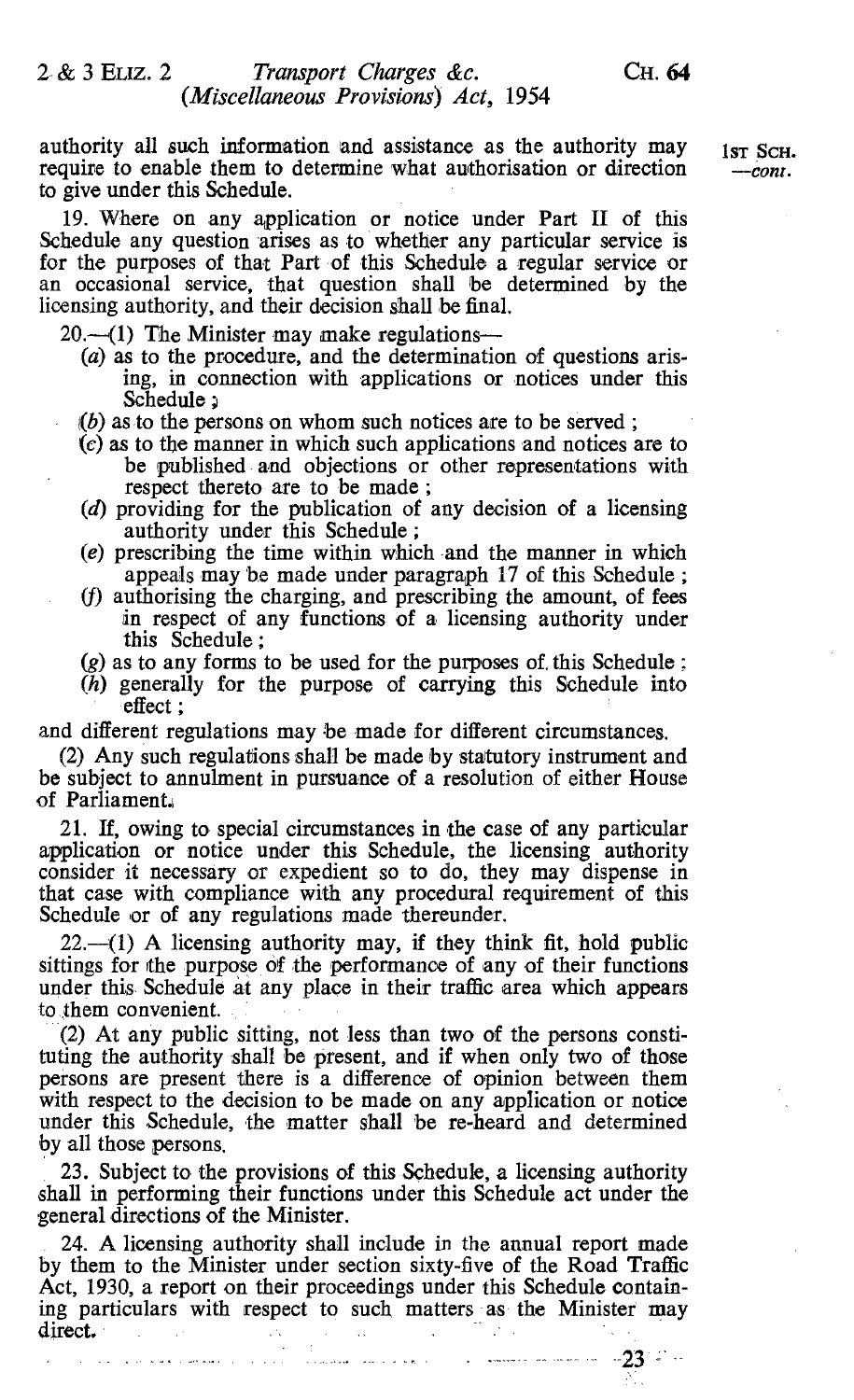# Section 14. SECOND SCHEDULE ENACTMENTS REPEALED

# PART I

Enactments relating to equality of charges, undue preference and certain other matters repealed as from the passing of this Act

| Session and<br>Chapter    | <b>Short Title</b>                                               | <b>Extent of Repeal</b>                                                                                                                                                                                                                                                                                                                                                                                               |
|---------------------------|------------------------------------------------------------------|-----------------------------------------------------------------------------------------------------------------------------------------------------------------------------------------------------------------------------------------------------------------------------------------------------------------------------------------------------------------------------------------------------------------------|
| 8 & 9 Vict.<br>c. 20.     | The Railways Clauses<br>Consolidation Act,<br>1845.              | Section ninety.                                                                                                                                                                                                                                                                                                                                                                                                       |
| 8 & 9<br>Vict.<br>c. 28.  | The Canal Tolls Act,<br>1845.                                    | Section two, except so far as it<br>relates to any charges of an<br>independent inland waterway<br>undertaking which are not 1888<br>Act charges.                                                                                                                                                                                                                                                                     |
| 8 & 9 Vict.<br>c. 33.     | The Railways Clauses<br>Consolidation (Scot-<br>land) Act, 1845. | Section eighty-three.                                                                                                                                                                                                                                                                                                                                                                                                 |
| 8 & 9 Vict.<br>c. 42.     | The Canal Carriers Act,<br>1845.                                 | Section four, except so far as it<br>relates to any charges of an<br>independent inland waterway<br>undertaking which are not 1888<br>Act charges.                                                                                                                                                                                                                                                                    |
| 17 & 18 Vict.<br>c.31.    | The Railway and Canal<br>Traffic Act, 1854.                      | In section two, except so far as it<br>relates to any charges of an<br>independent inland waterway<br>undertaking which are not 1888<br>Act charges, the words from<br>" and no" to " disadvantage in<br>any respect whatsoever" and<br>the words from " and without "<br>to " aforesaid ".                                                                                                                           |
| 26 & 27 Vict.<br>c. 92.   | The Railways Clauses<br>Act, 1863.                               | Section thirty.                                                                                                                                                                                                                                                                                                                                                                                                       |
| 31 & 32 Vict.<br>c. 119.  | The Regulation of Rail-<br>ways Act, 1868.                       | Section sixteen.                                                                                                                                                                                                                                                                                                                                                                                                      |
| 36 & 37 Vict.<br>c. 48.   | The Regulation of Rail-<br>ways Act, 1873.                       | Section fourteen and, except so<br>far as it relates to any charges<br>of an independent inland water-<br>way undertaking which are not<br>1888<br>Act charges, section<br>fifteen.                                                                                                                                                                                                                                   |
| 51 & 52 Vict.<br>c. 25.   | The Railway and Canal<br>Traffic Act, 1888.                      | Except so far as they relate to any<br>charges of an independent in-<br>land waterway undertaking<br>which are not 1888 Act charges,<br>the following provisions, namely,<br>sections twenty-seven and twenty-<br>eight; in section twenty-nine,<br>subsection (2) from "and that"<br>onwards and subsection (3);<br>sections thirty, thirty-three and<br>thirty-four; and subsection (1)<br>of section thirty-seven. |
| 57 & 58 Vict.<br>c. 54.   | The Railway and Canal<br>Traffic Act, 1894.                      | Section three.                                                                                                                                                                                                                                                                                                                                                                                                        |
| 11 & 12 Geo. 5.<br>c. 55. | The Railways Act, 1921.                                          | Subsection (5) of section fifty-<br>four.                                                                                                                                                                                                                                                                                                                                                                             |
| 24                        |                                                                  |                                                                                                                                                                                                                                                                                                                                                                                                                       |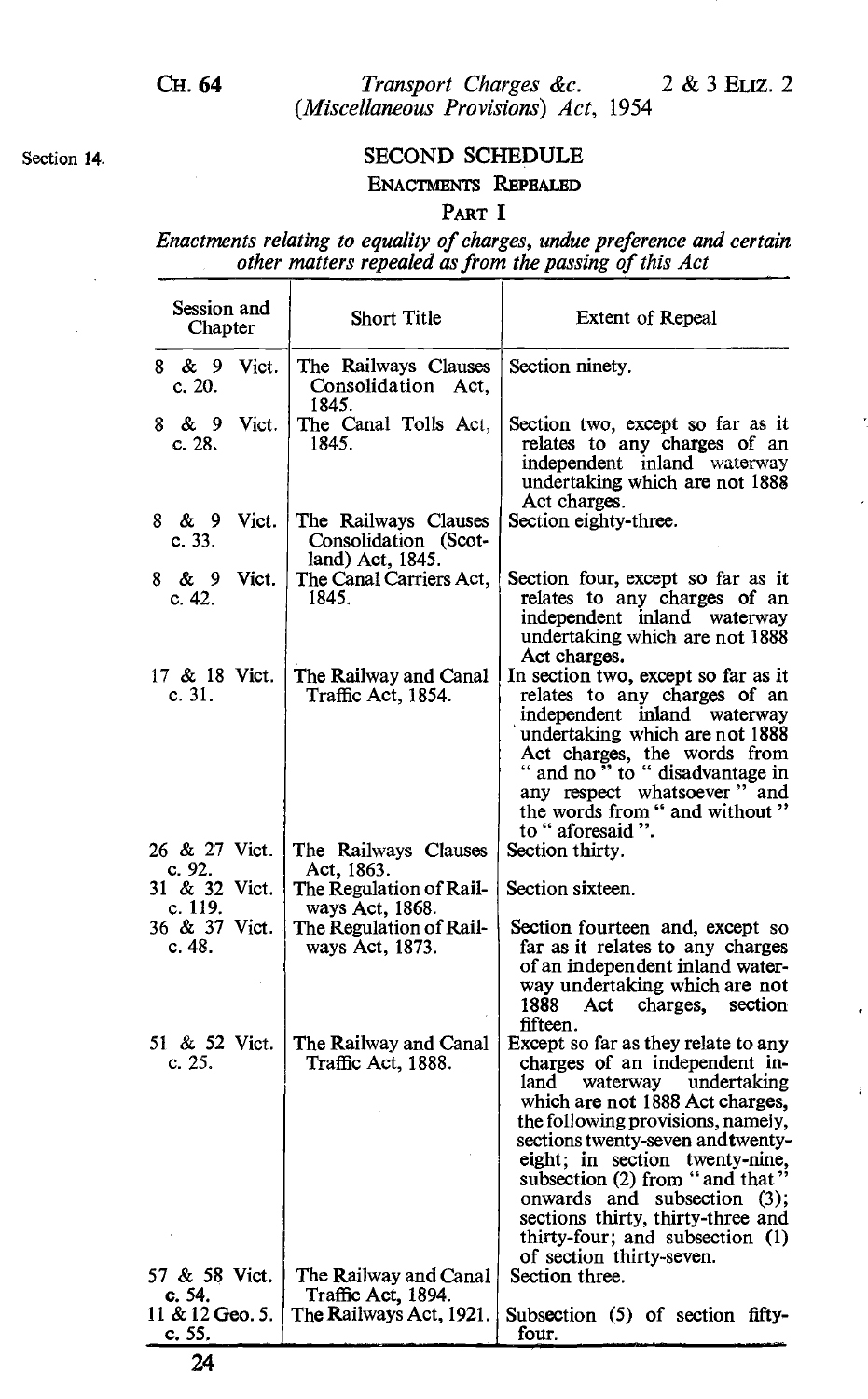# 2 & 3 ELIZ. 2 Transport Charges &c. (Miscellaneous Provisions) Act, 1954

# PART II

2ND SCH. -cont.

|  | Other enactments repealed as from the passing of this Act |  |  |  |  |  |  |  |  |  |
|--|-----------------------------------------------------------|--|--|--|--|--|--|--|--|--|
|--|-----------------------------------------------------------|--|--|--|--|--|--|--|--|--|

| Session and<br>Chapter        | <b>Short Title</b>                         | <b>Extent of Repeal</b>                                                                                                                                                                                                                                                                                                                |
|-------------------------------|--------------------------------------------|----------------------------------------------------------------------------------------------------------------------------------------------------------------------------------------------------------------------------------------------------------------------------------------------------------------------------------------|
| 31 & 32 Vict.<br>c. 119.      | The Regulation of Rail-<br>ways Act, 1868. | Section fifteen.                                                                                                                                                                                                                                                                                                                       |
| 19 & 20 Geo. 5.<br>c. 17.     | The Local Government<br>Act, 1929.         | Section one hundred and thirty-<br>six and the Eleventh Schedule.                                                                                                                                                                                                                                                                      |
| 20 & 21 Geo. 5.<br>c. 43.     | The Road Traffic Act,<br>1930.             | Subsection (7) of section seventy-<br>two; in section one hundred<br>and four, the proviso to sub-<br>section (1) and in subsection (2)<br>the words from "the charge"<br>to " passenger ".                                                                                                                                            |
| 23 & 24 Geo. 5.<br>c.53.      | The Road and Rail<br>Traffic Act, 1933.    | Subsections $(1)$ to $(12)$ of section<br>thirty-seven and section thirty-<br>eight.                                                                                                                                                                                                                                                   |
| 1 Edw. 8 &<br>1 Geo. 6, c. 2. | The Railway Freight<br>Rebates Act, 1936.  | The whole Act.                                                                                                                                                                                                                                                                                                                         |
| $6 & 7$ Geo. 6.<br>c. 23.     | The Railway Freight<br>Rebates Act, 1943.  | The whole Act.                                                                                                                                                                                                                                                                                                                         |
| 10 & 11 Geo. 6.<br>c. 49.     | The Transport<br>Act.<br>1947.             | Subsection (5) of section thirty-<br>eight; section seventy-four; in<br>subsection (5) of section eighty-<br>three the words " in its applica-<br>tion to the Commission"; sec-<br>tion eighty-seven; and in sub-<br>section (2) of section one<br>hundred and twenty-three the<br>words from "other than" to<br>"Part V of this Act". |
| 11 & 12 Geo. 6.<br>c. 26.     | The Local Government<br>Act, 1948.         | Section one hundred and four.                                                                                                                                                                                                                                                                                                          |
| 1 & 2 Eliz. 2.<br>c. 13.      | The Transport Act,<br>1953.                | In section twenty-one, subsection<br>$(1)$ and in subsection $(2)$ the<br>words from " and section thirty<br>of " onwards; and subsection<br>$(5)$ of section thirty-five from<br>the second " and " onwards.                                                                                                                          |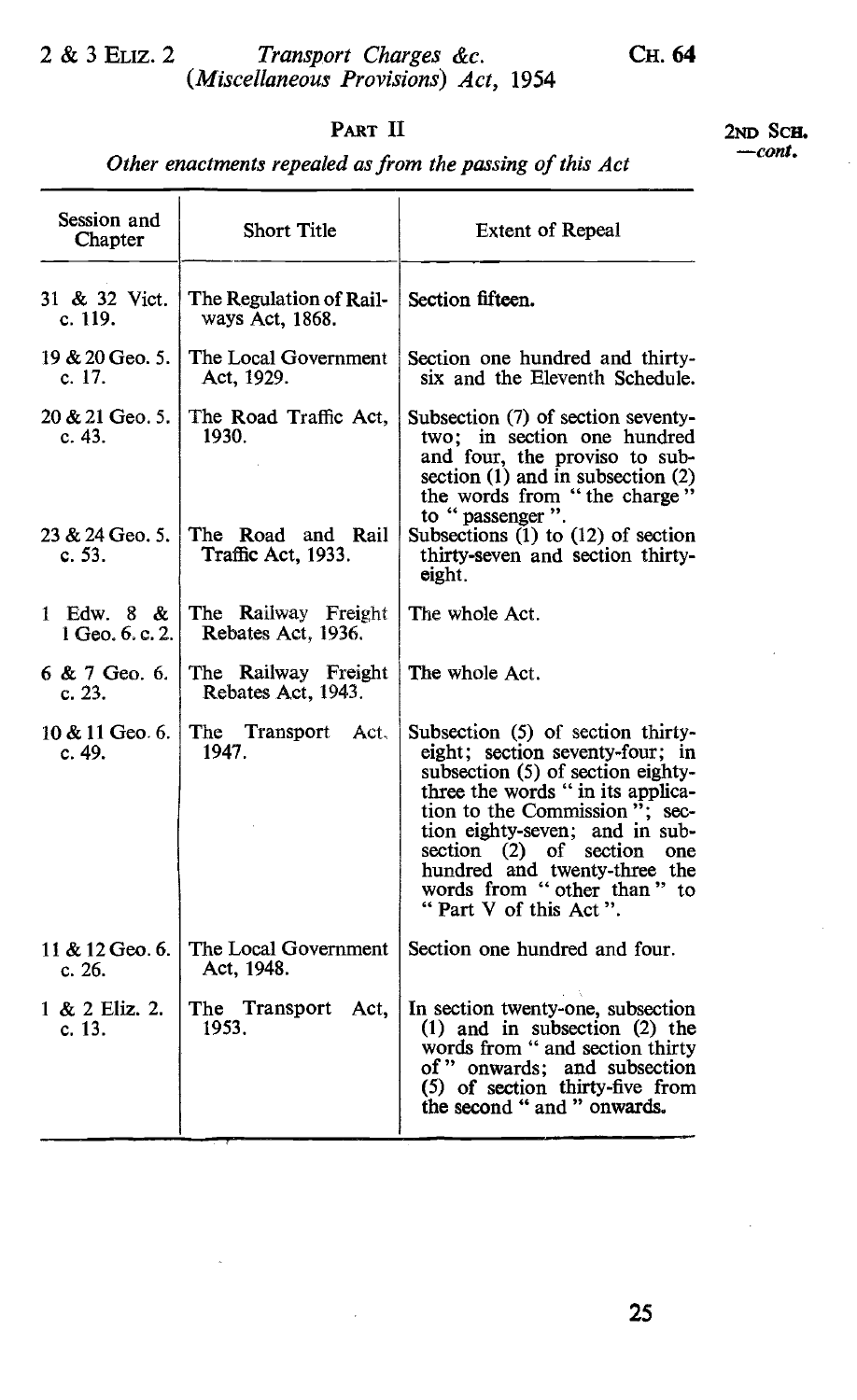2ND SCH.<br>
2ND SCH.<br>
PART III<br>
Fractments repealed as from the -cont. Enactments repealed as from the first day of January, nineteen hundred and fifty-five

| Session and<br>Chapter    | <b>Short Title</b>                                            | <b>Extent of Repeal</b>                                                                                                                                        |
|---------------------------|---------------------------------------------------------------|----------------------------------------------------------------------------------------------------------------------------------------------------------------|
| 1 & 2 Geo. 5.<br>c. $34.$ | The Railway Companies<br>(Accounts and<br>Returns) Act. 1911. | In subsection (1) of section two<br>the words from " numbered " to<br>"Act, as"; section three; sub-<br>section (3) of section six; and<br>the First Schedule. |
| c.55.                     | 11 & 12 Geo. 5. The Railways Act, 1921.                       | Section seventy-seven and the<br>Eighth Schedule.                                                                                                              |
| c. 49.                    | 10 & 11 Geo. 6. The Transport<br>Act.<br>1947.                | In subsection (6) of section ninety-<br>four the words "and section<br>seventy-seven of the Railways<br>Act. 1921 ".                                           |

PART IV

Enactments repealed as from the date of coming into force of first regulations under section nine of this Act

| 71 F<br>Session and<br><b>Short Title</b><br>Chapter |                                                           | <b>Extent of Repeal</b>                                                                                                                                                                 |  |  |  |
|------------------------------------------------------|-----------------------------------------------------------|-----------------------------------------------------------------------------------------------------------------------------------------------------------------------------------------|--|--|--|
| 5 & 6 Vict. c. 79.                                   | The Railway Passenger<br>Duty Act, 1842.                  | Sections thirteen to nineteen.                                                                                                                                                          |  |  |  |
| 10 & 11 Vict.<br>c. 89.                              | The Town Police<br>Clauses Act, 1847.                     | So far as they relate to tramcars<br>or trolley vehicles, sections fifty-<br>one and fifty-two and in section<br>sixty-eight the words from "the<br>number" to "such carriage,<br>and." |  |  |  |
| 16 & 17 Vict.<br>c.33.                               | The London Hackney<br>Carriage Act, 1853.                 | Section nine so far as it relates to<br>tramcars or trolley vehicles.                                                                                                                   |  |  |  |
| 32 & 33 Vict.<br>c. 115.                             | The Metropolitan Pub-<br>Carriage<br>lic<br>Act.<br>1869. | In paragraph (1) of section nine,<br>the words from "the number"<br>to "such carriage, and " so far<br>as they relate to tramcars or<br>trolley vehicles.                               |  |  |  |
| 52 & 53 Vict.<br>c. 14.                              | The Town Police<br>Clauses Act, 1889.                     | In section six the words from<br>" for regulating the number of "<br>to "thereon".                                                                                                      |  |  |  |
| 55 & 56 Vict.<br>c. 55.                              | The Burgh Police (Scot-<br>land) Act, 1892.               | section two hundred<br>In<br>and<br>seventy-two the words "number<br>of passengers to be carried by<br>and " so far as they relate to<br>tramears or trolley vehicles.                  |  |  |  |
| 60 & 61 Vict.<br>c.38.                               | Public<br>Health<br>The<br>(Scotland) Act, 1897.          | In section sixty-five the words<br>from " and for " onwards so far<br>as they relate to tramcars or<br>trolley vehicles.                                                                |  |  |  |
| 20 & 21 Geo. 5.<br>. c. 43.                          | The Road Traffic Act.<br>1930.                            | Paragraph $(h)$ of section ninety-<br>four.                                                                                                                                             |  |  |  |

 $\infty$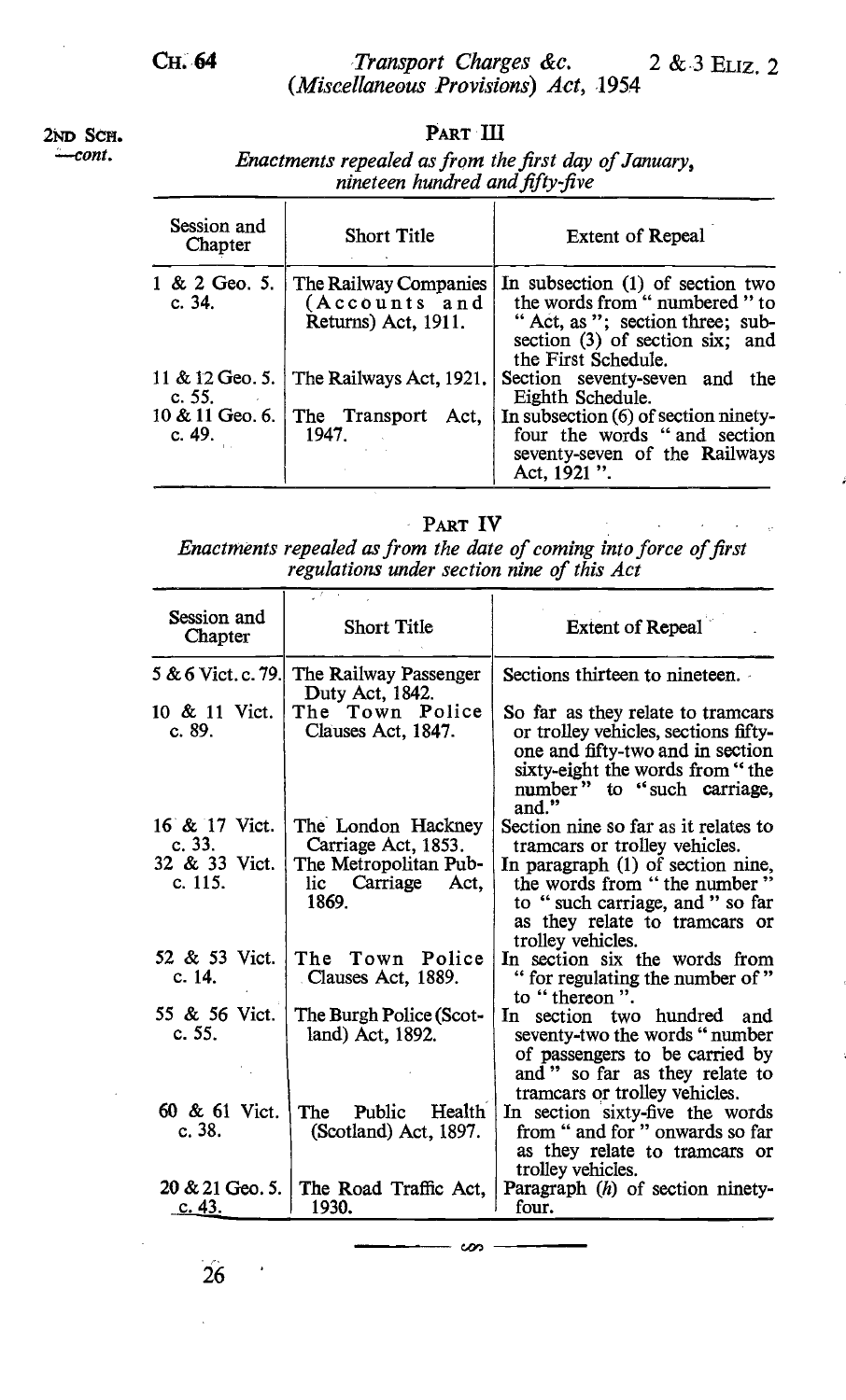# 2 & 3 ELIZ. 2 Transport Charges &c. (Miscellaneous Provisions) Act, 1954

Table of Statutes referred to in this Act

| <b>Short Title</b>                                                                  |                                                                                                                                                                                                                                                               |                                                                                                                                                                                    |                                                                              |                                                                                                                                                                                                                                                                                  |  |
|-------------------------------------------------------------------------------------|---------------------------------------------------------------------------------------------------------------------------------------------------------------------------------------------------------------------------------------------------------------|------------------------------------------------------------------------------------------------------------------------------------------------------------------------------------|------------------------------------------------------------------------------|----------------------------------------------------------------------------------------------------------------------------------------------------------------------------------------------------------------------------------------------------------------------------------|--|
| Harbours, Docks and Piers Clauses Act, 1847<br>10 & 11 Vict. c. 27.<br>$\mathbf{1}$ |                                                                                                                                                                                                                                                               |                                                                                                                                                                                    |                                                                              |                                                                                                                                                                                                                                                                                  |  |
|                                                                                     |                                                                                                                                                                                                                                                               |                                                                                                                                                                                    |                                                                              |                                                                                                                                                                                                                                                                                  |  |
|                                                                                     |                                                                                                                                                                                                                                                               |                                                                                                                                                                                    |                                                                              | 25 & 26 Vict. c. 19.                                                                                                                                                                                                                                                             |  |
|                                                                                     |                                                                                                                                                                                                                                                               |                                                                                                                                                                                    |                                                                              | 51 & 52 Vict. c. 25.                                                                                                                                                                                                                                                             |  |
|                                                                                     |                                                                                                                                                                                                                                                               |                                                                                                                                                                                    |                                                                              | 52 & 53 Vict. c. 63.                                                                                                                                                                                                                                                             |  |
|                                                                                     |                                                                                                                                                                                                                                                               |                                                                                                                                                                                    |                                                                              | 57 & 58 Vict. c. 60.                                                                                                                                                                                                                                                             |  |
|                                                                                     |                                                                                                                                                                                                                                                               |                                                                                                                                                                                    |                                                                              |                                                                                                                                                                                                                                                                                  |  |
|                                                                                     |                                                                                                                                                                                                                                                               |                                                                                                                                                                                    |                                                                              | $1 \& 2 \text{ Geo. } 5 \text{.c. } 34.$                                                                                                                                                                                                                                         |  |
|                                                                                     |                                                                                                                                                                                                                                                               |                                                                                                                                                                                    |                                                                              | 5 & 6 Geo. 5. c. 48.                                                                                                                                                                                                                                                             |  |
|                                                                                     |                                                                                                                                                                                                                                                               |                                                                                                                                                                                    |                                                                              | 9 & 10 Geo. 5, c. 75.                                                                                                                                                                                                                                                            |  |
|                                                                                     |                                                                                                                                                                                                                                                               |                                                                                                                                                                                    |                                                                              | 11 & 12 Geo, 5, c, 55.                                                                                                                                                                                                                                                           |  |
|                                                                                     |                                                                                                                                                                                                                                                               |                                                                                                                                                                                    |                                                                              |                                                                                                                                                                                                                                                                                  |  |
|                                                                                     |                                                                                                                                                                                                                                                               |                                                                                                                                                                                    |                                                                              | 20 & 21 Geo. 5, c. 43.                                                                                                                                                                                                                                                           |  |
|                                                                                     | $\cdots$                                                                                                                                                                                                                                                      |                                                                                                                                                                                    | $\cdots$                                                                     | 23 & 24 Geo. 5. c. 51.                                                                                                                                                                                                                                                           |  |
|                                                                                     | $\ddotsc$                                                                                                                                                                                                                                                     | $\cdots$                                                                                                                                                                           | $\cdots$                                                                     | 23 & 24 Geo. 5. c. 53.                                                                                                                                                                                                                                                           |  |
|                                                                                     | $\overline{a}$                                                                                                                                                                                                                                                | $\cdots$                                                                                                                                                                           | $\cdots$                                                                     | 24 & 25 Geo, 5, c, 50,                                                                                                                                                                                                                                                           |  |
| Harbours, Piers and Ferries (Scotland) Act, 1937                                    |                                                                                                                                                                                                                                                               |                                                                                                                                                                                    |                                                                              |                                                                                                                                                                                                                                                                                  |  |
|                                                                                     |                                                                                                                                                                                                                                                               |                                                                                                                                                                                    |                                                                              | c. 28.                                                                                                                                                                                                                                                                           |  |
|                                                                                     |                                                                                                                                                                                                                                                               | $\ddotsc$                                                                                                                                                                          | $\ddotsc$                                                                    | 10 & 11 Geo. 6. c. 43.                                                                                                                                                                                                                                                           |  |
|                                                                                     |                                                                                                                                                                                                                                                               |                                                                                                                                                                                    |                                                                              | 10 & 11 Geo, 6, c, 49,                                                                                                                                                                                                                                                           |  |
|                                                                                     |                                                                                                                                                                                                                                                               |                                                                                                                                                                                    |                                                                              | 12, 13 & 14 Geo. 6.                                                                                                                                                                                                                                                              |  |
|                                                                                     |                                                                                                                                                                                                                                                               |                                                                                                                                                                                    |                                                                              | c. $67.$                                                                                                                                                                                                                                                                         |  |
|                                                                                     |                                                                                                                                                                                                                                                               |                                                                                                                                                                                    |                                                                              | $\frac{14 \& 15 \text{ Geo. } 6 \text{ c. } 30.}$                                                                                                                                                                                                                                |  |
|                                                                                     |                                                                                                                                                                                                                                                               |                                                                                                                                                                                    |                                                                              |                                                                                                                                                                                                                                                                                  |  |
| $\ddotsc$                                                                           |                                                                                                                                                                                                                                                               | .                                                                                                                                                                                  |                                                                              | 1 & 2 Eliz. 2. c. 13.                                                                                                                                                                                                                                                            |  |
| .                                                                                   |                                                                                                                                                                                                                                                               | .                                                                                                                                                                                  | $\cdots$                                                                     | 1 & 2 Eliz. 2. c. 36.                                                                                                                                                                                                                                                            |  |
|                                                                                     | $\cdots$<br>Interpretation Act, 1889<br>Merchant Shipping Act, 1894<br>1911<br>Fishery Harbours Act, 1915<br>$\overline{\phantom{a}}$<br>$\cdots$<br>Local Government Act, 1933<br>Road and Rail Traffic Act, 1933<br>$\cdots$<br>Sea Fish Industry Act, 1951 | $\cdots$<br>Railway and Canal Traffic Act, 1888<br>$\ddotsc$<br>$\cdots$<br>$\ddotsc$<br>$\ddotsc$<br>$\ddotsc$<br>$\ddotsc$<br>Local Government (Scotland) Act, 1947<br>$\ddotsc$ | $\cdots$<br>$\ddotsc$<br>$\ddotsc$<br>$\ddotsc$<br>$\cdots$<br>$\cdots$<br>. | General Pier and Harbour Act, 1861, Amendment<br>$\cdots$<br>$\ddotsc$<br>$\cdots$<br>$\cdots$<br>Railway Companies (Accounts and Returns) Act,<br>$\cdots$<br>$\cdots$<br>Ferries (Acquisition by Local Authorities) Act, 1919<br>$\ddotsc$<br>$\cdots$<br>$\cdots$<br>$\cdots$ |  |

#### PRINTED BY JOHN ROUGHTON SIMPSON, C.B.

- Controller of Her Majesty's Stationery Office and Queen's Printer of Acts of Parliament